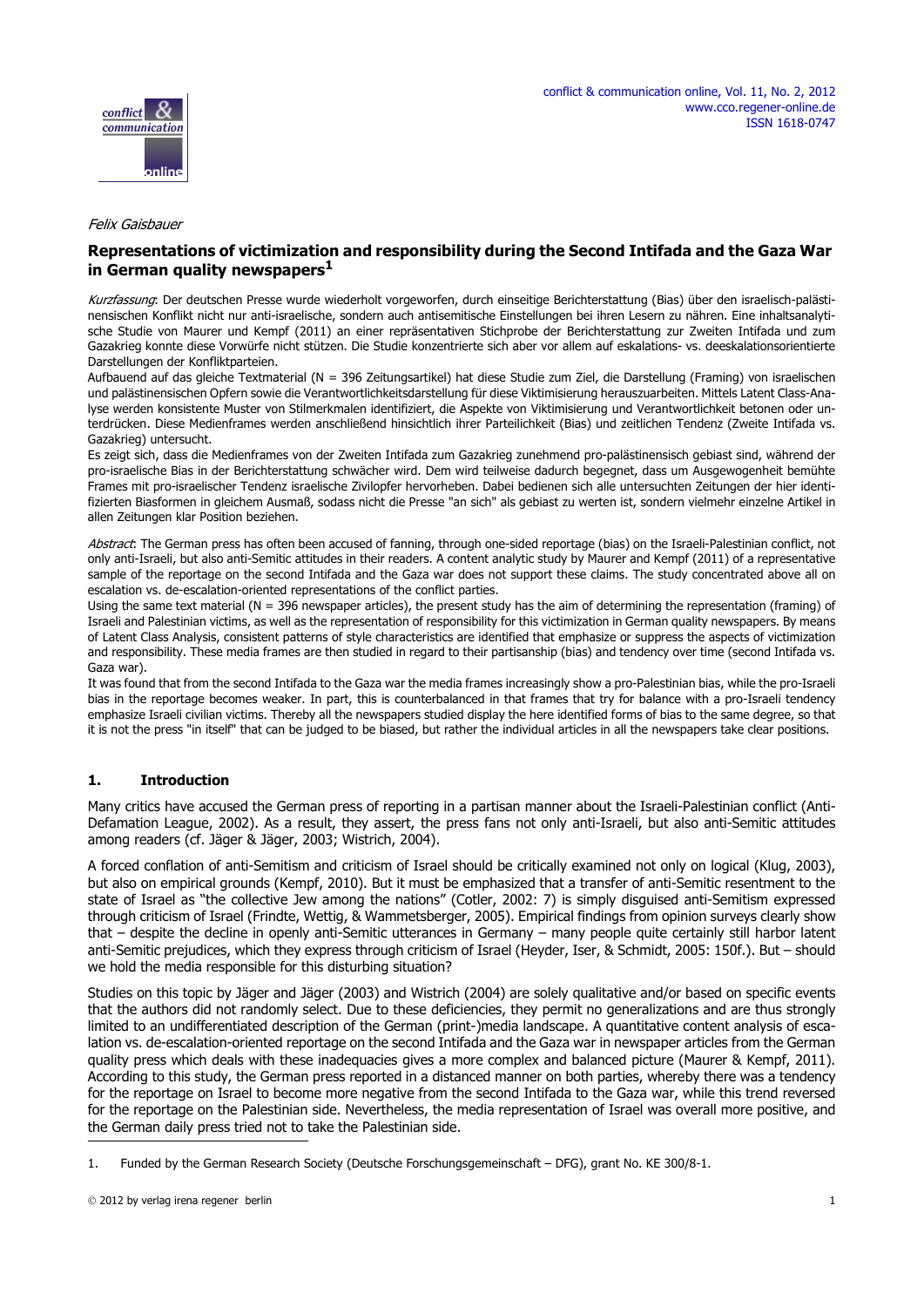If German media reportage actually fuels anti-Israeli or even anti-Semitic prejudices, it may do so more through a "boomerang" effect than through a systematic anti-Israeli bias in the reportage: Anti-Semitic prejudices could start from the ambivalence between a distance-evoking reportage on the one side, and a pro-Israeli representation on the other side. It could thus provide a breeding ground for not only *manifest*, but also *latent* resentments, ranging from the distorted perceptions of journalists voluntarily censoring their work to blatant conspiracy theories claiming that world Jewry controls the German press (Maurer & Kempf, 2011).

However, an escalation- vs. de-escalation-oriented representation of the Middle East conflict is only one aspect of the reportage: The unequal media treatment of victims belonging to the respective conflict parties could strengthen such a boomerang effect by, e.g., provoking outrage at the disproportionate Israeli employment of force. Building on the same text material as Maurer and Kempf (2011), this study aims to assess the representation of Israeli and Palestinian victims, as well as the attribution of responsibility for this victimization. How do the respective others (and vice versa) report on the victimization of the conflict parties in the Palestinian-Israeli conflict? Are clear patterns of bias thereby recognizable? And if so, how often do these patterns appear during the second Intifada and the Gaza war, and what tendencies in the reportage over time can be inferred from this? Finally, are patterns of bias thereby a matter of a widespread phenomenon, or can we hold specific newspapers responsible for them?

### **2. Theoretical frames**

### **2.1 Framing and media bias**

The media make their contribution to the social construction of reality through the topics they introduce into public discourse (agenda-setting; McCombs & Shaw, 1972) and the way they report on these topics (framing).<sup>1</sup> "To frame" means, according to Entman (1993: 52), "to select some aspects of a perceived reality and make them more salient in a communicating text, in such a way as to promote a particular problem definition, causal interpretation, moral evaluation and/or treatment recommendation for the item described."<sup>2</sup>

As a function of *selection* and *salience*, in the sense of Entman, framing and the concept of *bias* are very close.<sup>3</sup> Thus Ste[venson and Greene define bias as "the systematic differential treatment of one candidate, one party, or one side of an issue](http://cran.r-project.org/web/packages/irr/index.html) over an extended period of time. Bias is the failure to treat all voices in the marketplace of ideas equally" (Stevenson & Greene, 1980: 116). Media bias in Middle East reportage is thereby the consistent and systematically different framing of the conflict parties over time.

In the study of media bias, we thereby almost of necessity face a dilemma that Stevenson and Greene describe as follows:

"News coverage which reflects the differences in the candidates or issues can be considered imbalanced and therefore biased. Media which treat candidates or issues differentially can be accused of bias because they are not giving equal coverage to all voices in the marketplace. But if they do treat contenders equally, forcing equivalent coverage in terms of time or space and content, they can be accused of distorting the differences that do exist. And by distorting the news, they are also guilty of bias" (Steveneson & Greene, 1980: 116) .

As a solution to the problem of objectivizing bias, Stevenson and Greene propose a constructivist perspective and conclude on the basis of experimental evidence that the perception and effect of media bias depend less on the fairness or accuracy of journalists, and much more on the recipients themselves (cf. on this also Vallone, Ross, & Lapper, 1985). This viewpoint harmonizes with the framing research according to which media *effects* unfold in the interaction of media *contents* (media frames) with the mental models of their recipients (audience frames; Kempf, 2006; Scheufele, 1999). Thus the (postulated) one-sidedness of the picture of Israel in the media (cf. Jäger & Jäger, 2003; Wistrich, 2004) cannot completely explain the nature of anti-Semitic attitudes. The stocktaking attempted here of the characteristics of Middle East reportage (media frames) is nevertheless of central importance, since it can uncover the construction mechanisms and prevalence of media bias and thereby makes possible conclusions about the effects of these media contents, which must be worked out and supported in further studies.<sup>4</sup>

- [3. Entman even sees bias as an "organizing concept" of the media-effects model of framing, agenda setting and priming.\(Entman,](http://cran.r-project.org/web/packages/irr/index.html) 2007: 163).
- 4. The Peace Research Project Group of the University of Konstanz is working on this question complex in the frame of the DFG Project "Criticism of Israel, Dealing with German History and the Differentiation of Modern anti-Semitism" (Israelkritik, Umgang mit der deutschen Geschichte und Ausdifferenzierung des modernen Antisemitismus). For a general overview of the project, see Kempf. (2011). For the interactions of media frames and mental models, see Thiel (2010), Kempf and Thiel (2012), as well as on the media effects of TV documentaries about the Holocaust: Kopf-Beck, Gaisbauer and Dengler (in print).

<sup>1.</sup> Priming must be named as a third important media model. However, since priming is often understood as an extension of agendasetting (Scheufele & Tewksbury, 2007) and is above all of significance for recipient-side media effects, I will refrain from presenting it here.

<sup>2.</sup> Emphasis in original.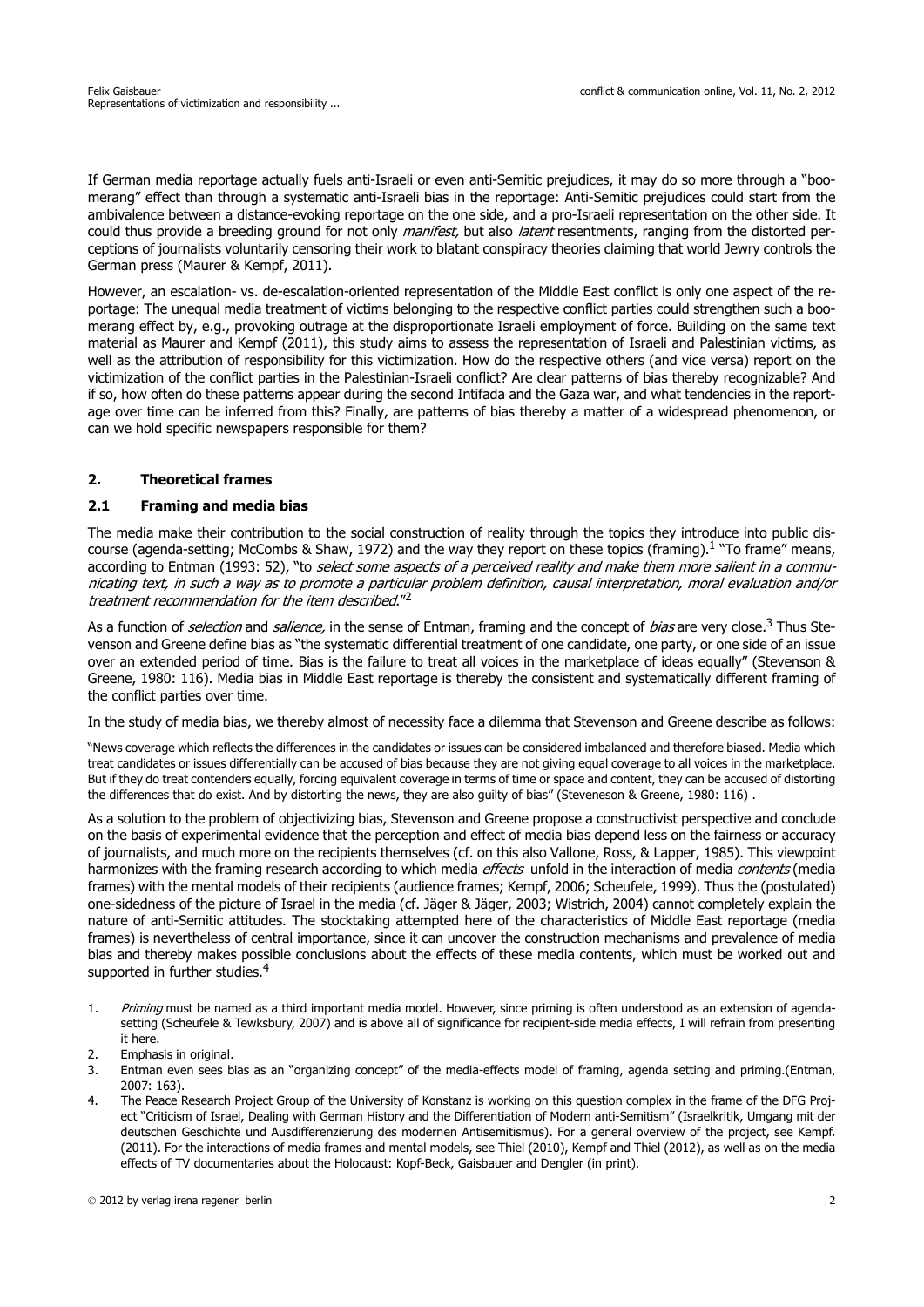## **2.2 Framing and media bias in the representation of victimization and responsibility**

The subject of this study is the representation of the victimization of the parties to the Palestinian-Israeli conflict by the respective other conflict party in Germany quality newspapers during the second Intifada and the Gaza war. Starting from the previous considerations, it should be possible to classify the studied newspaper articles in various media frames that differ in how aspects of victimization and responsibility are emphasized or minimized. After identifying them, we will then be able to evaluate these media frames in a further step with regard to their equal or unequal consideration of the two conflict parties and thereby identify their possible bias.

Decisive for the structuring of media frames are, according to Entman (1991), stylistic characteristics that stimulate or weaken *identification* with the persons affected by an action, emphasize or suppress *responsibility (agency*) for the reported action, make a conceptual assignment *(classification)*, as well as emphasizing or suppressing *generalizations* about the action or the actors to a broader context.

Herman and Chomsky (1988) differentiate how frames can be constituted in reportage on victimization and responsibility, distinguishing between "worthy" and "unworthy victims": Victims of state or interstate violence may suffer in an objectively comparable manner, but if their utility for sustaining enemy images varies, they are treated differently in terms of news value and degree of detail of reportage. While the causes of inequality in media representations of victims lie outside the scope of this study, $1$  the framing characteristics through which this bias is manifested appear fruitful for the present work. Thus, Herman and Chomsky propose that

"[W]orthy victims will be featured prominently and dramatically, that they will be humanized, and that their victimization will receive the detail and context in story construction that will generate reader interest and sympathetic emotion. In contrast, unworthy victims will merit only slight detail, minimal humanization, and little context that will excite and enrage […]. We would also expect great investigatory zeal in the search for enemy villainy and the responsibility of high officials for abuses in enemy states" (Herman & Chomsky, 1988: 35).

Kempf and Reimann (1997) operationalized the stylistic characteristics of this type of framing of victimization and were able to empirically verify and further differentiate the style identified by Herman and Chomsky by studying the representation of Allied victims during the second Gulf war. In the present study, we combine the general framing aspects proposed by Entman (1991) with Kempf's (1997) approach and operationalize it for the respective Israeli and the Palestinian sides. We present these content analytical variables in the following section.

#### **3. Methods**

#### **3.1 Content-analytic variables**

We define as victimizing events here the reported concluded or ongoing actions of the conflict parties in the Israeli-Palestinian conflict through which, or as a consequence of which, the respective other conflict party or individuals belonging to it are victimized. Victimization is thereby, drawing on Herbert and Dunkel-Schetter (1992), present when media report that a conflict party or one of its members has experienced a negative and psychically or physically painful event and that this event is more or less uncontrollable by the victim. The special case of own victimization was hereby separately coded if members of the conflict parties are described as victims of the actions of their own side (e.g. "friendly fire," on the Israeli side, or Hamas using its civilian population as "human shields," on the Palestinian side).

For subsequent identification of the event constellations reported on in the newspaper articles, we later summarized the so-coded text passages with similar events in higher-level categories. An overview of the frequency of the higher-level categories thus formed and included in the analysis is given by Table 1. For better understandability, as well in the last step we document the subcategories that went into them in Annex 1.

With regard to stylistic characteristics, the reader's *identification* should therefore be influenced by victim representations in which victims and/or targets of victimization are clearly characterized as civilian or military, the uncontrollability of the victimizing event by the victim is emphasized (uncontrollability thereby has the connotation of innocence, cf. Herbert & Dunkel-Schetter, 1992), victim statistics are offered, or the text quotes "witnesses" to the victimization. In this context, a "witness" is every person or authority making a statement that can be recognized as differing from the views of the journalist. Therefore, "witnesses" can be not only members of the conflict parties (e.g., Hamas members or Israeli civilians), but also neutral third parties (e.g., UN institutions). The differentiation according to the source of the statement (journalist vs. "witness") and the orientation of the statement go back to the concept of the *opportune witnesses* (Hagen, 1992). According to this, journalists lend more space to communicators who are close to the editorial line (are opportune), but the line of argumentation of these communicators is, however, not further limited. Thus, even witnesses "opportune" for journalists, can allow the reader to identify with the opposite side.

<sup>1.</sup> Here it is a matter of frame-setting (Scheufele, 1999), thus of the process of constructing the media frames I discuss here. See also for Middle East reportage on this Langenbucher and Yasin (2009).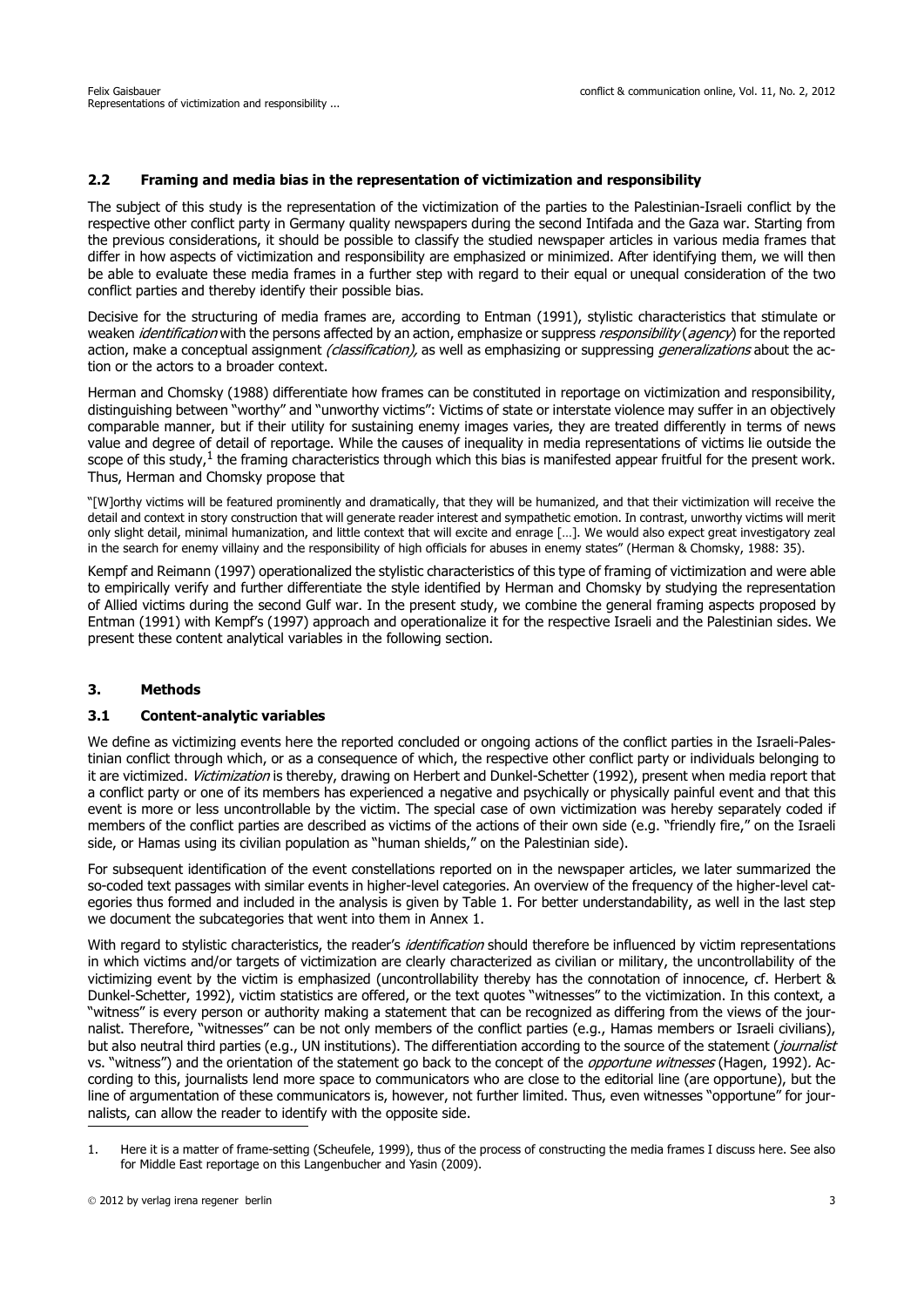| <b>Victimizing event</b>               |                 | <b>Frequency</b> |  |
|----------------------------------------|-----------------|------------------|--|
|                                        | <b>Absolute</b> | <b>Relative</b>  |  |
| Israeli victimization                  | 264             | 66,70%           |  |
| <b>Hostilities</b>                     | 40              | 10,10%           |  |
| Palestinian rocket and mortar shelling | 126             | 31,80%           |  |
| Attack or raid                         | 135             | 34,09%           |  |
| Own victimization                      | 17              | 4,29%            |  |
| Non-specific/other                     | 42              | 10,61%           |  |
| <b>Palestinian victimization</b>       |                 | 78,50%           |  |
| Humanitarian situation                 | 65              | 16,41%           |  |
| Israeli military operations            | 69              | 17,42%           |  |
| Israeli air strike/artillery shelling  | 111             | 28,00%           |  |
| Isolated military operations           | 71              | 17,93%           |  |
| Occupation                             | 52              | 13,13%           |  |
| Own victimization                      | 61              | 15,40%           |  |
| Non-specific/other                     | 49              | 12,37%           |  |

Comment: N = 396 newspaper articles. For a further overview see also Annex 1.

Table 1: Higher-level categories and frequencies of the coded victimizing events

Coded as content analytic variables for the *emphasis on or suppression of responsibility* were the provision of statistics on responsibility, the emphasis or respectively justification/relativization of responsibility by journalists and "witnesses." Coded as categorization of action/actors was the emotionalization of actions or of perpetrators, as well as the representation of the victimizing event as aggression or reaction. Coded as *generalization of the victimizing actions* (generalization of responsibility) were, finally, text passages in which individual politicians or the population as a whole were held responsible for actions, or an inference was made from the actions of perpetrators to the supposedly essential nature of the conflict party.

The content analytic variables, as well as their frequency of occurrence, are summarized in Table 2. The coding unit was the entire newspaper article. Therefore, with the exception of the victimizing event, which was in each case coded, the content analytic variables were coded if they occurred at least once in an article. For a more detailed presentation of the coding system, see Annex 2.

# **3.2 Sample**

The present study uses text material from Maurer and Kempf (2011). The newspapers analyzed were: Die Welt (DW), Frankfurter Allgemeine Zeitung (FAZ), Süddeutsche Zeitung (SZ), Frankfurter Rundschau (FR) and Die Tageszeitung (taz). This selection consists of papers from the so-called German national quality daily press and – except for the extreme ideological fringes – covers the entire political spectrum. Since not all newspapers publish Sunday and holiday editions, we excluded them.

Defined as the population for the second Intifada were all the newspaper articles of the above newspapers that in the time period from 28 September 2000 to 8 February 2005 contained the key words "Israel" and "Palestin\*",1 All the articles in this time period that fulfilled these criteria were then subdivided into 18 intervals (quartiles). Defined as the population for the Gaza war were all the newspaper articles for the time period from 27 December 2008 to 19 January 2009 that contained the key words "Hamas" or "Gaza\*." We then subdivided the so-identified newspaper articles into 19 intervals (days).

We constructed the random sample according to the principle of the *stratified random sample*. The goal was the selection of 40 articles per newspaper for each of the two conflicts (at least 2 articles per time period and newspaper). With regard to the Gaza war, this was not always possible, so that the final random sample included 78 newspaper articles from DW, 79 from FAZ, 80 from SZ, 80 from FR and 79 from taz. In all, this resulted in a random sample of  $N = 396$  newspaper articles.<sup>2</sup>

<sup>1.</sup> A wildcard "\*" is a placeholder with an arbitrary number of places. The search for "Palestin\*" thus yields results including "Palestine", "Palestinian", "Palestinians", etc.

<sup>2.</sup> For a more detailed description of the population, as well as of the random sample construction, see the article by Maurer and Kempf (2011).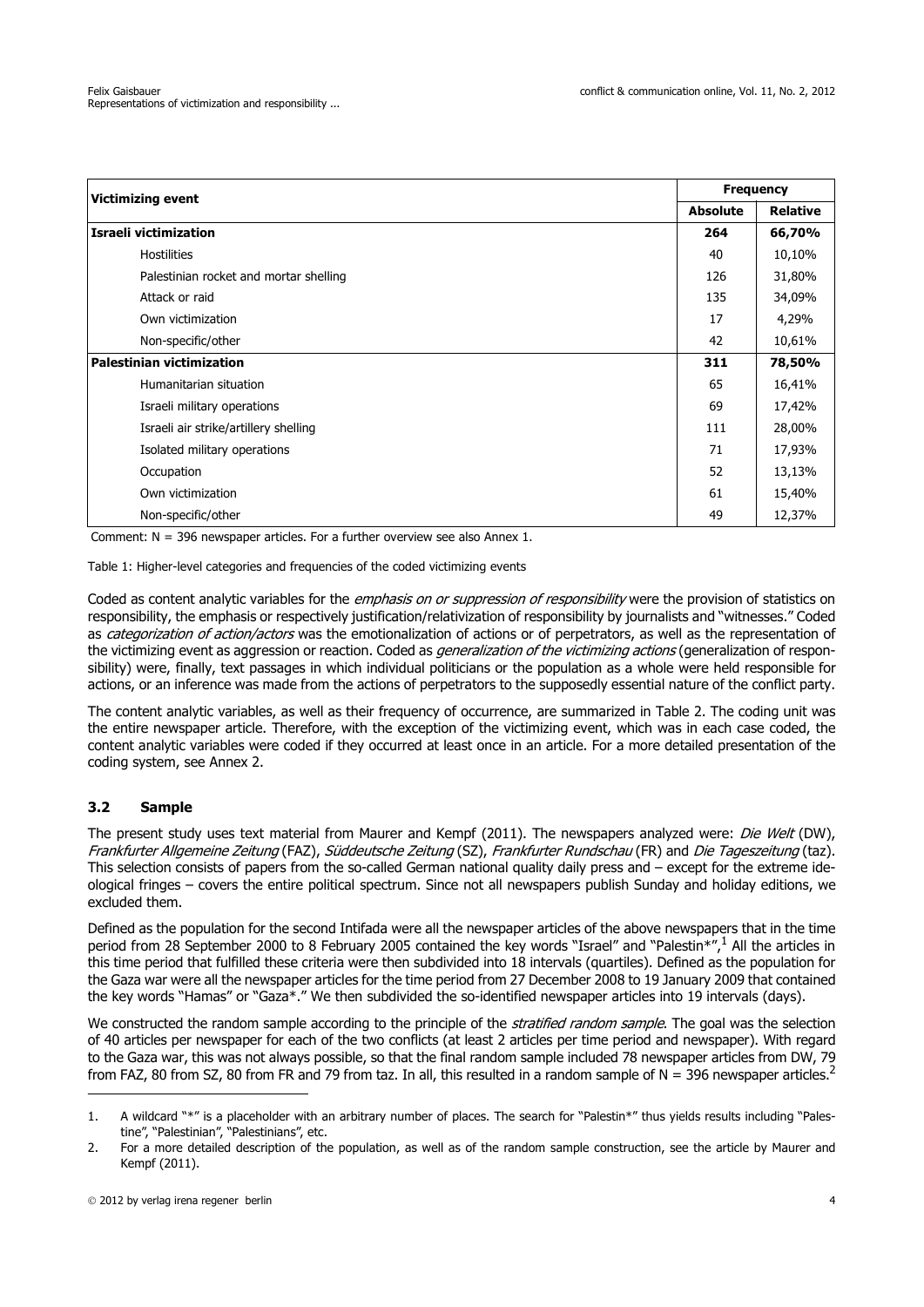## **3.3 Development of the coding system, coder training and inter-coder reliability**

The coding system was first tested on 20 newspaper articles from the random sample and then further developed in steps until it should enable trained coders to reliably code the variables.

The author coded all 396 texts. To estimate inter-coder reliability, a second coder<sup>1</sup> was trained in the coding system, first using 20 texts that were not included in the reliability estimation, until the inter-rater reliability was satisfactory. Then the second coder coded a random sample of 81 newspaper articles (20.45 percent), which were likewise stratified according to the criteria of newspaper and conflict. The size of the random sample was set so that in the "population" of 396 texts and a type I error of .05 the postulated minimal agreement rate amounts to 90 percent (cf. Riffe, Lacy, & Fico, 2005: 144ff.).

As a measure of the inter-coder reliability of the content analytic variables, we used the percentage agreements between the coders, as well as Cohen's κ (Cohen, 1960). For the coding, we used the programs MaxQDA (VERBI, 2010) und QDA Miner (Provalis Research, 2011). The calculations were made with the package "irr" (Gamer, Lemon, Fellows, & Singh, 2010) for the statistical software R (R Development Core Team, 2011).

In order to deem the coding of a variable as reliable, Cohen's κ should be at least .70 or higher (a conservative criterion, cf. Lombard, Snyder-Duch, & Bracken, 2002). Alternatively, the percentage agreement (a more liberal standard) should be 90 percent or higher. In three cases the reliability estimates do not fulfill these stringent requirements, but do lie in the acceptable range (cf, Wirtz & Caspar, 2002: 59). The results of the reliability estimates are given in Table 2.-----Table 2

### **3.4 Data analysis**

The analytic strategy involved four cumulative steps. In a first step, the total distributions of the content analytic variables were compared between the two conflict parties. In a second step, the distributions of the content analytic variables for each conflict party during the second Intifada were compared with the distributions during the Gaza war.

In a third step, latent class analyses were calculated for the following groups of variables in order to identify the respective underlying latent reportage styles: (1) events of Israeli and Palestinian victimization, (2) representation of Israeli victimization, (3) representation of Palestinian responsibility, (4) representation of Palestinian victimization and (5) representation of Israeli responsibility. For the rationale to operationalize frames via latent class analyses, see Kempf (1997), Matthes and Kohring (2008), as well as Maurer and Kempf (2011).

Finally, in order to determine how various event constellations combine with the reportage styles for the victimization and responsibility of the two conflict parties to produce more differentiated reportage styles, in a fourth step, we performed a second order latent class analysis with the results of the latent class analyses (first order) from the third step, adding a dichotomous variable representing the two conflicts.

All calculations were made with R (R Development Core Team, 2011) using the package "poLCA" (Linzer & Lewis, 2011) for estimating the latent class models. As a selection criterion for the latent class models that represent the respectively best compromise between precision and parsimony in the data description, we used Akaike's Information Criterion (AIC; Akaike, 1987). In addition, we give for the so-identified models the mean classification certainty (mean membership probability with which the newspaper texts belong to the respective latent class), as well as indices of the *proportional reduction* of error (PRE) and – insofar as possible – for the explanatory power (EP) of the model, with which the selected model is compared to the saturated model in regard to its explanatory power relative to the a priori probabilities of the response patterns (PRE) or respectively in relation to the explanatory power of the pure random model (Kempf, 2012).

<sup>1.</sup> Special thanks to Beate Rohrer for working as the second coder and calculating the inter-coder reliabilities.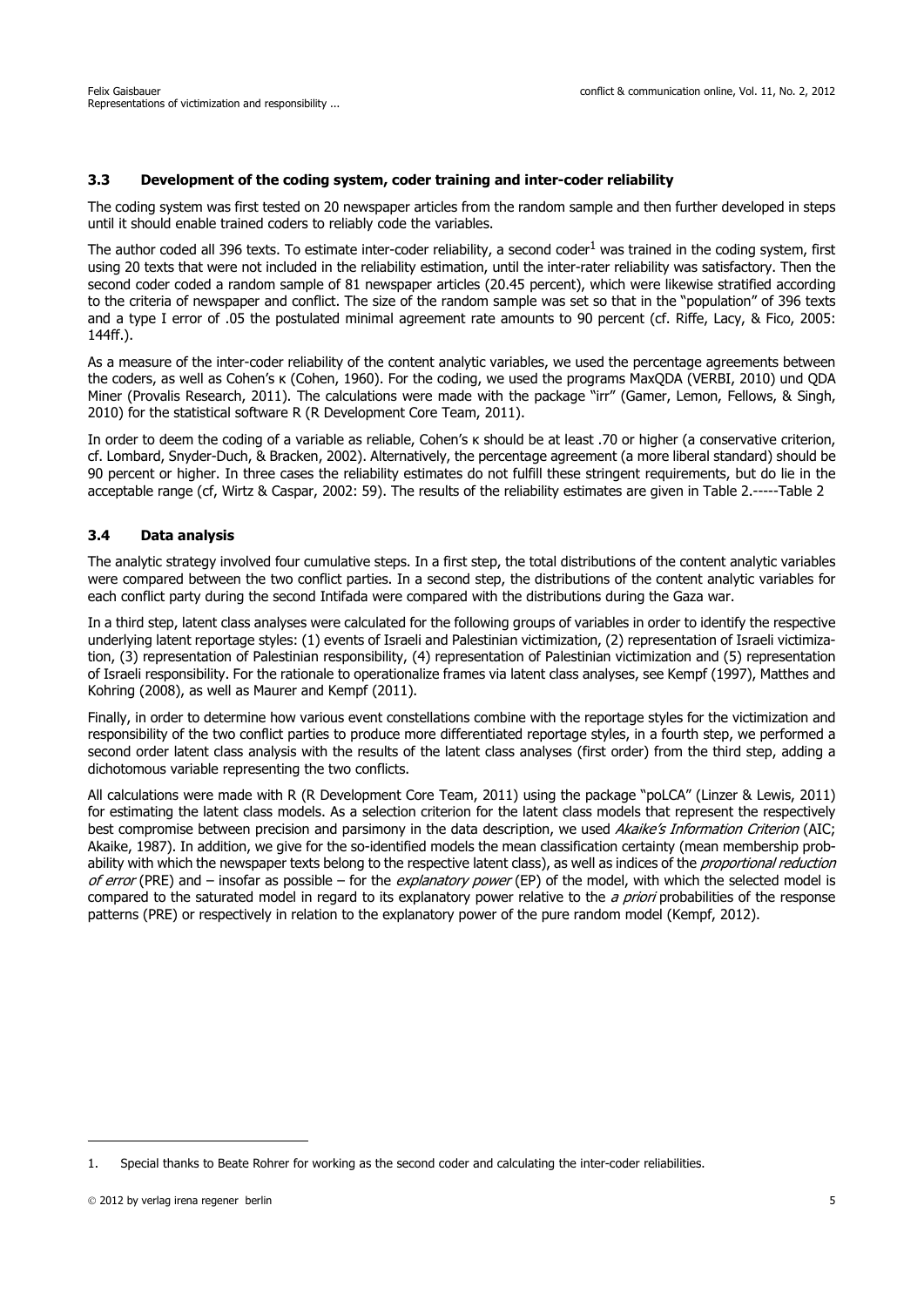| Variable group                                            |                 | <b>Frequency</b> |                  | <b>Interkoder-Reliability</b> |  |
|-----------------------------------------------------------|-----------------|------------------|------------------|-------------------------------|--|
|                                                           | <b>Absolute</b> | <b>Relative</b>  | <b>Agreement</b> | Cohen's <b>K</b>              |  |
| <b>Results</b>                                            |                 |                  |                  |                               |  |
| Event of Israeli victimization                            | 265             | 66.90%           | 95.06%           | 0.89                          |  |
| Israeli own victimization                                 | 17              | 4.30%            | 95.06%           | 0.58                          |  |
| Event of Palestinian victimization                        | 311             | 78.50%           | 93.83%           | 0.85                          |  |
| Palestinian own victimization                             | 60              | 15.20%           | 95.06%           | 0.81                          |  |
| <b>Israeli victimization</b>                              |                 |                  |                  |                               |  |
| Naming Israeli civilian victims                           | 166             | 41.90%           | 87.65%           | 0.73                          |  |
| Naming Israeli military victims                           | 73              | 18.40%           | 92.59%           | 0.78                          |  |
| Israeli uncontrollability of victimization                | 116             | 29.30%           | 92.59%           | 0.82                          |  |
| Humanization/individualization of Israeli victims         | 65              | 16.40%           | 90.12%           | 0.55                          |  |
| Provision of Israeli victim statistics                    | 102             | 25.80%           | 92.59%           | 0.79                          |  |
| Quoting "witnesses" for Israeli victimization             | 48              | 12.10%           | 91.36%           | 0.49                          |  |
| <b>Palestinian responsibility</b>                         |                 |                  |                  |                               |  |
| Emotionalization of Palestinian actions/perpetrators      | 187             | 47.20%           | 93.83%           | 0.88                          |  |
| Representation as Palestinian aggression                  | 199             | 50.30%           | 91.36%           | 0.83                          |  |
| Representation as Palestinian reaction                    | 15              | 3.80%            | 97.53%           | 0.74                          |  |
| Provision of statistics on Palestinian responsibility     | 55              | 13.90%           | 90.12%           | 0.63                          |  |
| Emphasis on Palestinian responsibility by journalist      | 114             | 28.80%           | 91.36%           | 0.72                          |  |
| Justification of Palestinian responsibility by journalist | $\overline{7}$  | 1.80%            | 96.30%           | 0.00                          |  |
| Quoting "witnesses" for Palestinian responsibility        | 179             | 45.20%           | 88.89%           | 0.77                          |  |
| Quoting "witnesses" against Palestinian responsibility    | 44              | 11.10%           | 93.83%           | 0.73                          |  |
| Generalization of Palestinian responsibility              | 22              | 5.60%            | 97.53%           | 0.74                          |  |
| <b>Palestinian victimization</b>                          |                 |                  |                  |                               |  |
| Naming Palestinian civilian victims                       | 216             | 54.50%           | 88.89%           | 0.78                          |  |
| Naming Palestinian military victims                       | 176             | 44.40%           | 88.89%           | 0.77                          |  |
| Palestinian uncontrollability of victimization            | 96              | 24.20%           | 92.59%           | 0.78                          |  |
| Humanization/individualization of Palestinian victims     | 80              | 20.20%           | 95.06%           | 0.82                          |  |
| Provision of Palestinian victim statistics                | 162             | 40.90%           | 87.65%           | 0.72                          |  |
| Quoting "witnesses" for Palestinian victimization         | 100             | 25.30%           | 88.89%           | 0.69                          |  |
| Israeli responsibility                                    |                 |                  |                  |                               |  |
| Emotionalization of Israeli actions/perpetrators          | 131             | 33.10%           | 81.48%           | 0.61                          |  |
| Representation as Israeli aggression                      | 174             | 43.90%           | 91.36%           | 0.82                          |  |
| Representation as Israeli reaction                        | 106             | 26.80%           | 97.53%           | 0.93                          |  |
| Provision of statistics on Israeli responsibility         | 68              | 17.20%           | 91.36%           | 0.62                          |  |
| Emphasis on Israeli responsibility by journalist          | 69              | 17.40%           | 85.19%           | 0.45                          |  |
| Justification of Israeli responsibility by journalist     | 73              | 18.40%           | 92.59%           | 0.74                          |  |
| Quoting "witnesses" for Israeli responsibility            | 194             | 49.00%           | 88.89%           | 0.78                          |  |
| Quoting "witnesses" against Israeli responsibility        | 164             | 41.40%           | 87.65%           | 0.74                          |  |
| Generalization of Israeli responsibility                  | 6               | 1.50%            | 98.77%           | 0.66                          |  |

Note: N = 396 newspaper articles

Table 2: Frequencies and inter-coder reliabilities of the content analytic variables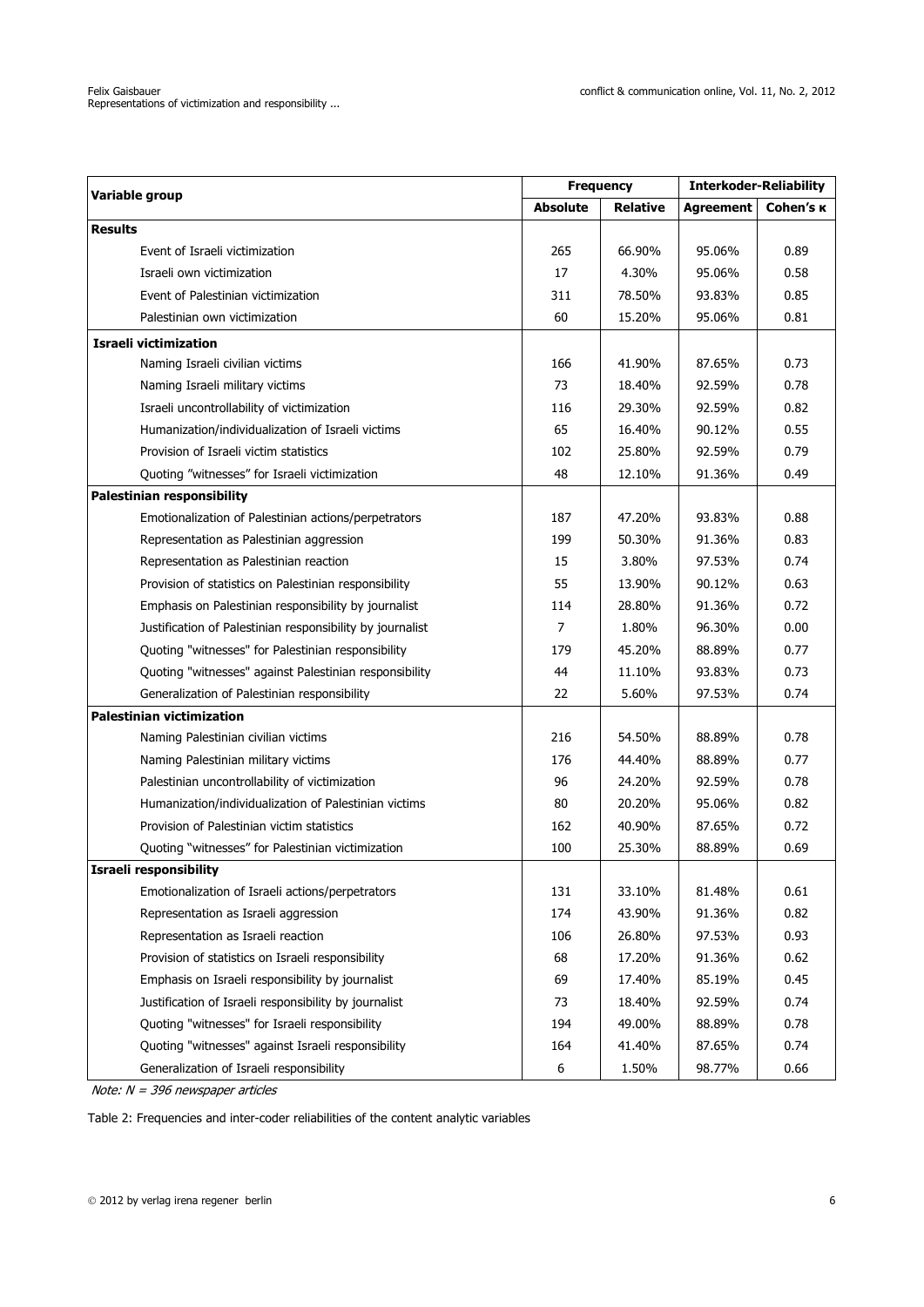## **4. Results**

#### **4.1. Comparison of the reportage on the two conflict parties**

In the comparison of the overall distributions of the analyzed stylistic characteristics (cf. Figure 1, as well as Table 3), it appears that reports about Palestinian victimization are more frequent than ones about Israeli victimization, and thereby victim statistics are likewise more frequently given for Palestinian victims than for Israeli ones. However, only military – but not civilian – Palestinian victims are more often referred to.

With regard to the representation of the responsibility of the two conflict parties for the victimization of the other side, Palestinian actions are more often represented as aggression. A generalization of responsibility from the act or the perpetrators to the essential nature of the conflict party was clearly more frequently made to the disadvantage of Palestinians than to that of Israelis. Statistics emphasizing responsibility were more often given for the Israeli side. As well, "witnesses" not only for, but also against, Israeli responsibility are more often quoted, whereby "witnesses" against Israeli responsibility are clearly in the majority.

These differences suggest that despite the more frequent reportage about Palestinian victimization, Palestinian acts of violence are clearly condemned as aggression. To the contrary, despite the more differentiated representation of Israeli responsibility, more understanding is awakened for the Israeli side.



Figure 1: Overall frequency distribution of stylistic features by conflict party ( $N = 396$ )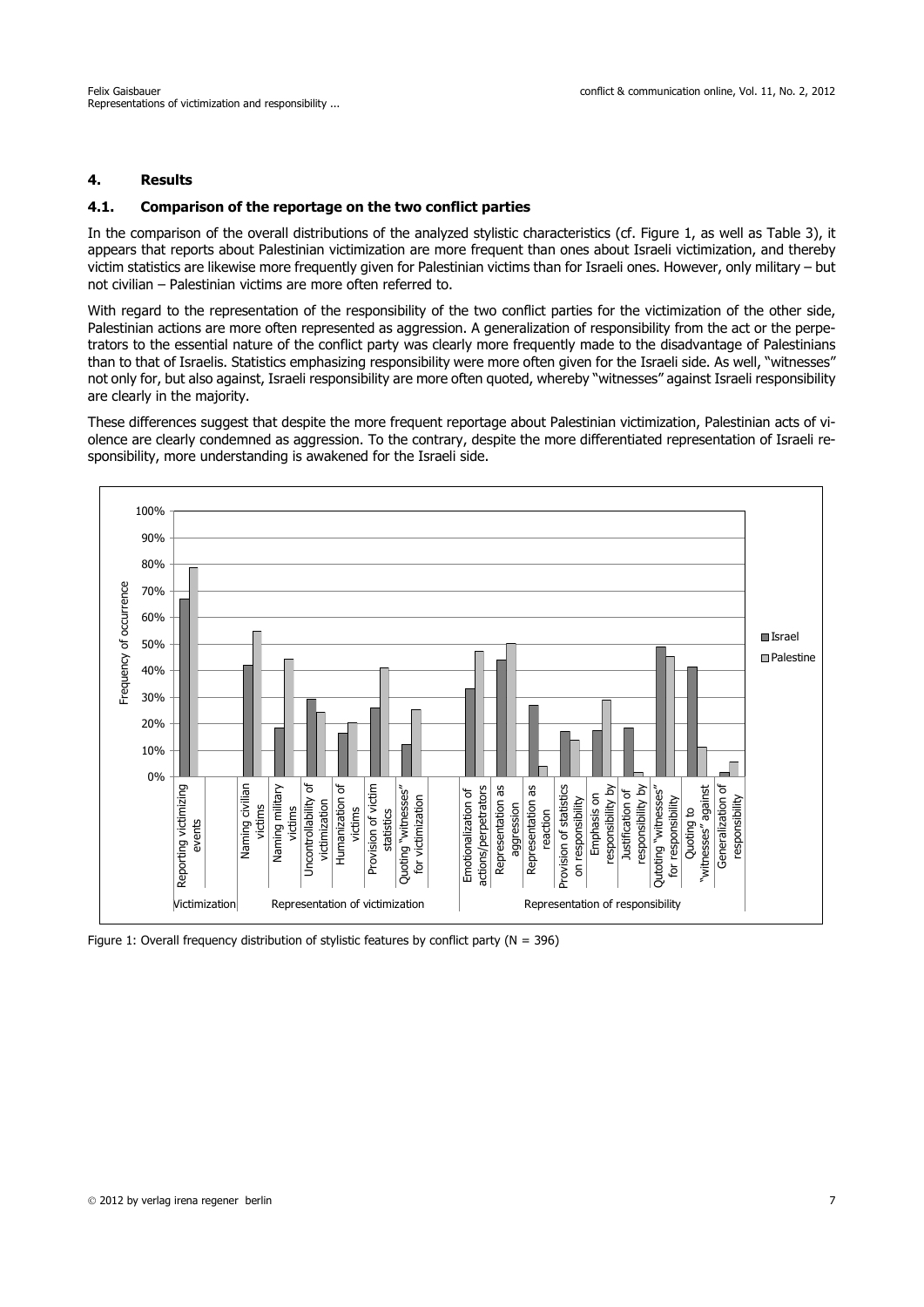| Variable group                                | Pearson x <sup>2</sup> | df              | p-value |
|-----------------------------------------------|------------------------|-----------------|---------|
| <b>Events</b>                                 |                        |                 |         |
| Event of victimization                        | 77.68                  | 1               | < .001  |
| Own victimization                             | .09                    | NA <sup>a</sup> | 1.0     |
| <b>Victimization</b>                          |                        |                 |         |
| Naming civilian victims                       | 4.57                   | 1               | .325    |
| Naming military victims                       | 7.58                   |                 | .006    |
| Uncontrollability of victimization            | 1.58                   |                 | .209    |
| Humanization/individualization of victims     | .94                    |                 | .332    |
| Provision of victim statistics                | 18.24                  | 1               | < .001  |
| Quoting "witnesses" for victimization         | 1.89                   | 1               | .169    |
| <b>Responsibility</b>                         |                        |                 |         |
| Emotionalization of actions/perpetrators      | .45                    | 1               | .502    |
| Representation as aggression                  | 6.47                   | 1               | .011    |
| Representation as reaction                    | 1.39                   | NA <sup>a</sup> | .379    |
| Provision of statistics on responsibility     | 6.38                   | 1               | .012    |
| Emphasis on responsibility by journalist      | 4.36                   | 1               | .368    |
| Justification of responsibility by journalist | .49                    | NA <sup>a</sup> | .620    |
| Quoting "witnesses" for responsibility        | 13.67                  | 1               | .000    |
| Quoting "witnesses" against responsibility    | 6.37                   |                 | .012    |
| Generalization of responsibility              | 8.96                   | NA <sup>a</sup> | .039    |

*Notes:* Total-N = 396.<br><sup>a</sup> p-value was simulated because of violated assumptions for exact χ<sup>2</sup>-testing using the Monte Carlo procedure with 10,000 replications.

Table 3: Comparisons of the probabilities of appearance of the stylistic characteristics by the conflict parties

# **4.2 Comparison of the reportage on the two conflicts**

The comparison of the distributions of the analyzed stylistic characteristics between the two conflicts (cf. Table 4 as well as Figure 2 and Figure 3) clearly shows that the media victim and perpetrator roles of the conflict parties have shifted.

#### **Representation of victimization**

In the reportage on the second Intifada (in comparison to the Gaza war), reports were more frequently made about Israeli victimization, more often not only civilian but also Israeli military victims, victim statistics are more often given, and these victims were also more often humanized in the texts (cf. Figure 2, as well as Table 4).

The representation of the Palestinian side during the Gaza war was to the contrary (in comparison with the second Intifada) marked by more frequent mention of own victimization of Palestinians by Palestinians,<sup>1</sup> less frequent mention of military victims and more frequent quoting of "witnesses" for Palestinian victimization. While the conflict parties do indeed differ in the type of representation of victimization, the emphasis of the victimization between the conflicts and conflict parties appears to have shifted in opposite directions: While in the second Intifada above all Israelis were portrayed in the victim role, this holds for the Palestinians in the Gaza war.

<sup>1.</sup> We can regard this as an indicator of a reportage that differentiates on the basis of civilians and combatants: The representation of Palestinian own victimization includes above all mention of Hamas practices such as the use of human shields or the location of military positions in residential areas.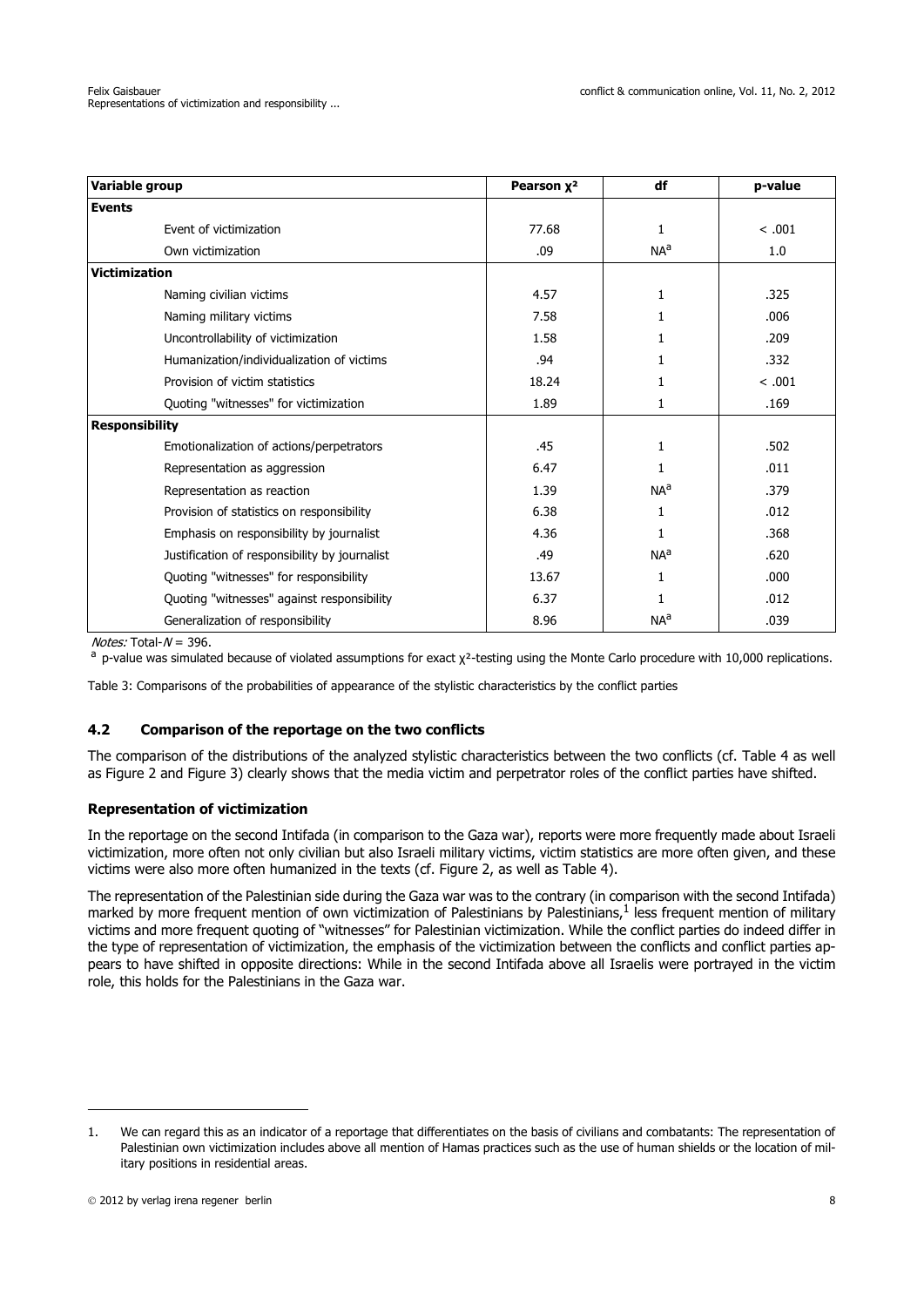

Figure 2: Frequency distribution of stylistic features for victimization by conflict party and conflict



Figure 3: Frequency distribution of stylistic features for responsibility by conflict party and conflict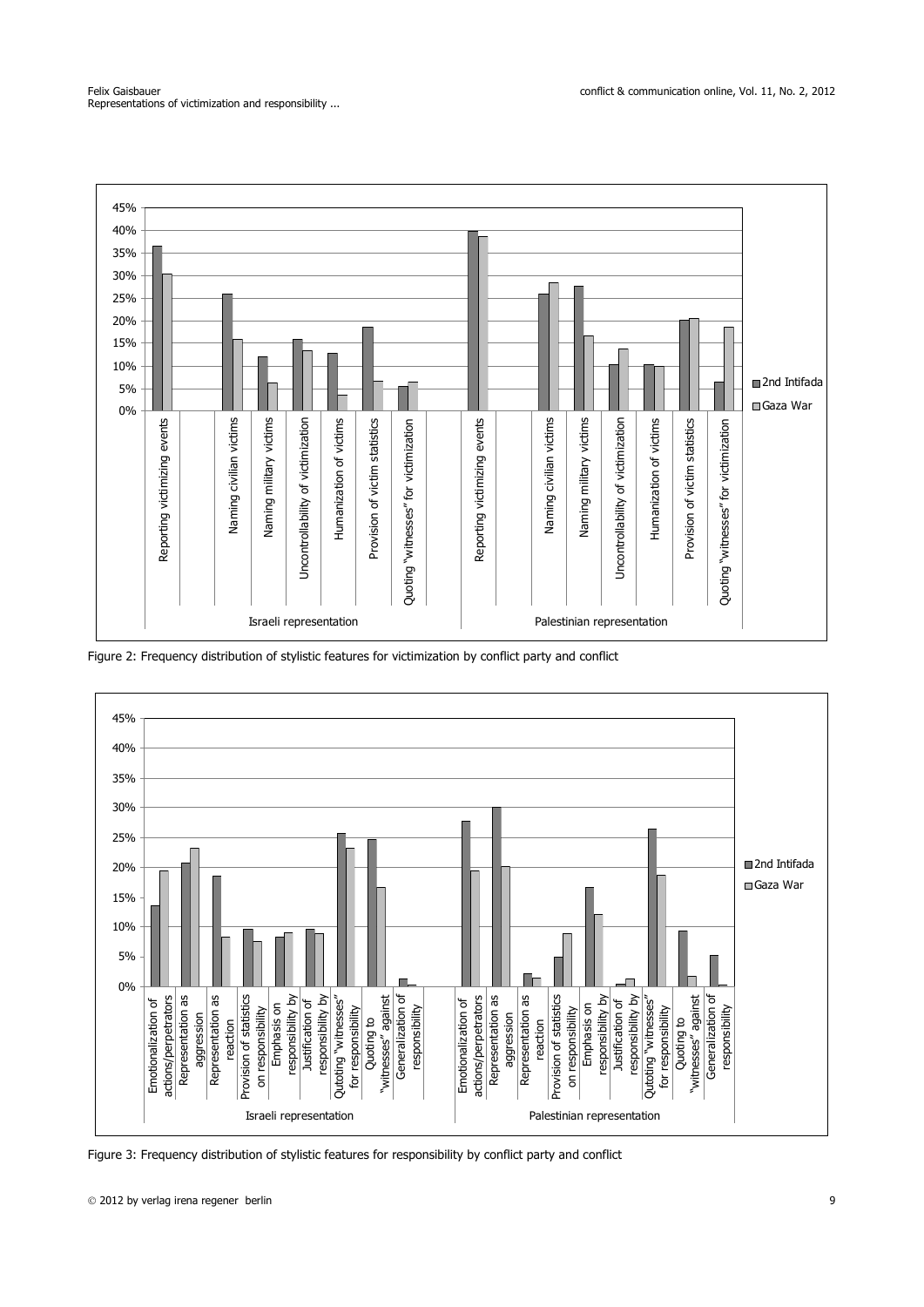The representation of Israeli responsibility for Palestinian victimization during the Gaza war (in comparison to the second Intifada) is characterized by two particularities: First, by a more frequent emotionalization and a less frequent representation of Israeli action as a reaction (however, no increase in representation as aggressor), and second, by less frequent citing of "witnesses" against Israeli responsibility (cf. Figure 3 as well as Table 4). This resembles the reportage on the Palestinians during the second Intifada: Palestinian actions were more often represented as aggression and emotionalized, whereby the events were classified as terror in 50 percent of all cases (Gaza war: 18 percent). Statistics on Palestinian responsibility, as well as "witnesses" not only for, but also against Palestinian responsibility, were less often cited, whereby "witnesses" for Palestinian responsibility were clearly more frequently cited. Finally, responsibility during the second Intifada was less often generalized to the Palestinian side. While the Palestinians were thus clearly represented as aggressors during both conflicts, this tendency was weaker during the Gaza war. At the same time, the emphasis on Israeli responsibility increased, so that we can conclude that there was a convergence over time of the reportage on Israel with that on the Palestinian side.

| Variable group                                | <b>Israel</b>          |                 |        | <b>Palestine</b>       |                 |         |
|-----------------------------------------------|------------------------|-----------------|--------|------------------------|-----------------|---------|
|                                               | Pearson x <sup>2</sup> | df              | p-Wert | Pearson x <sup>2</sup> | df              | p-value |
| <b>Events</b>                                 |                        |                 |        |                        |                 |         |
| Event of victimization                        | 5.69                   | 1               | .017   | .05                    | $\mathbf{1}$    | .820    |
| Own victimization                             | .08                    | 1               | .771   | 1.04                   | 1               | .002    |
| <b>Victimization</b>                          |                        |                 |        |                        |                 |         |
| Naming civilian victims                       | 15.23                  | 1               | < .001 | 1.51                   | $\mathbf{1}$    | .219    |
| Naming military victims                       | 8.23                   | $\mathbf{1}$    | .004   | 18.23                  | 1               | < .001  |
| Uncontrollability of victimization            | .95                    | 1               | .330   | 3.08                   | 1               | .079    |
| Humanization/individualization of victims     | 24.31                  | $\mathbf{1}$    | < .001 | .02                    | $\mathbf{1}$    | .881    |
| Provision of victim statistics                | 29.14                  | 1               | < .001 | .14                    | $\mathbf{1}$    | .710    |
| Quoting "witnesses" for victimization         | .48                    | 1               | .490   | 32.14                  | $\mathbf{1}$    | < .001  |
| <b>Responsibility</b>                         |                        |                 |        |                        |                 |         |
| Emotionalization of actions/perpetrators      | 6.75                   | 1               | .009   | 9.81                   | $\mathbf{1}$    | .002    |
| Representation as aggression                  | 1.42                   | 1               | .234   | 13.82                  | $\mathbf{1}$    | < .001  |
| Representation as reaction                    | 19.52                  | 1               | < .001 | .56                    | 1               | .453    |
| Provision of statistics on responsibility     | .95                    | 1               | .330   | 5.11                   | 1               | .024    |
| Emphasis on responsibility by journalist      | .24                    | 1               | .624   | 3.50                   | 1               | .061    |
| Justification of responsibility by journalist | .09                    | 1               | .769   | 1.37                   | NA <sup>a</sup> | .272    |
| Quoting "witnesses" for responsibility        | .65                    | 1               | .419   | 8.69                   | $\mathbf{1}$    | .003    |
| Quoting "witnesses" against responsibility    | 9.58                   | 1               | .002   | 22.34                  | $\mathbf{1}$    | < .001  |
| Generalization of responsibility              | 2.63                   | NA <sup>a</sup> | .221   | 18.83                  | 1               | < .001  |

 $$ 

a p-value was simulated due to violated assumptions for exact x<sup>2</sup>-testing using the Monte Carlo procedure with 10,000 replications.

Table 4: Comparisons of the frequencies of appearance of the stylistic characteristics of the different conflict parties and conflicts

#### **4.3 Latent reportage styles of the first order for both conflict parties**

To concisely summarize the previous results: the reportage shifted from the second Intifada in comparison to the Gaza war so that a tendency to reverse the representation of the victim and a convergence in perpetrator roles took place. The results of the latent class analyses support these results and allow further differentiations.

### **4.3.1 Results of the latent class analyses of the first order of the event constellations**

The latent class analyses of the first order to identify overarching event constellations showed that a 5-class solution offers the best description of the data (cf. Annex 3.1 as well as Figure 4; mean classification certainty =  $0.87$ ; PRE =  $85\%$ ; EP = 54%).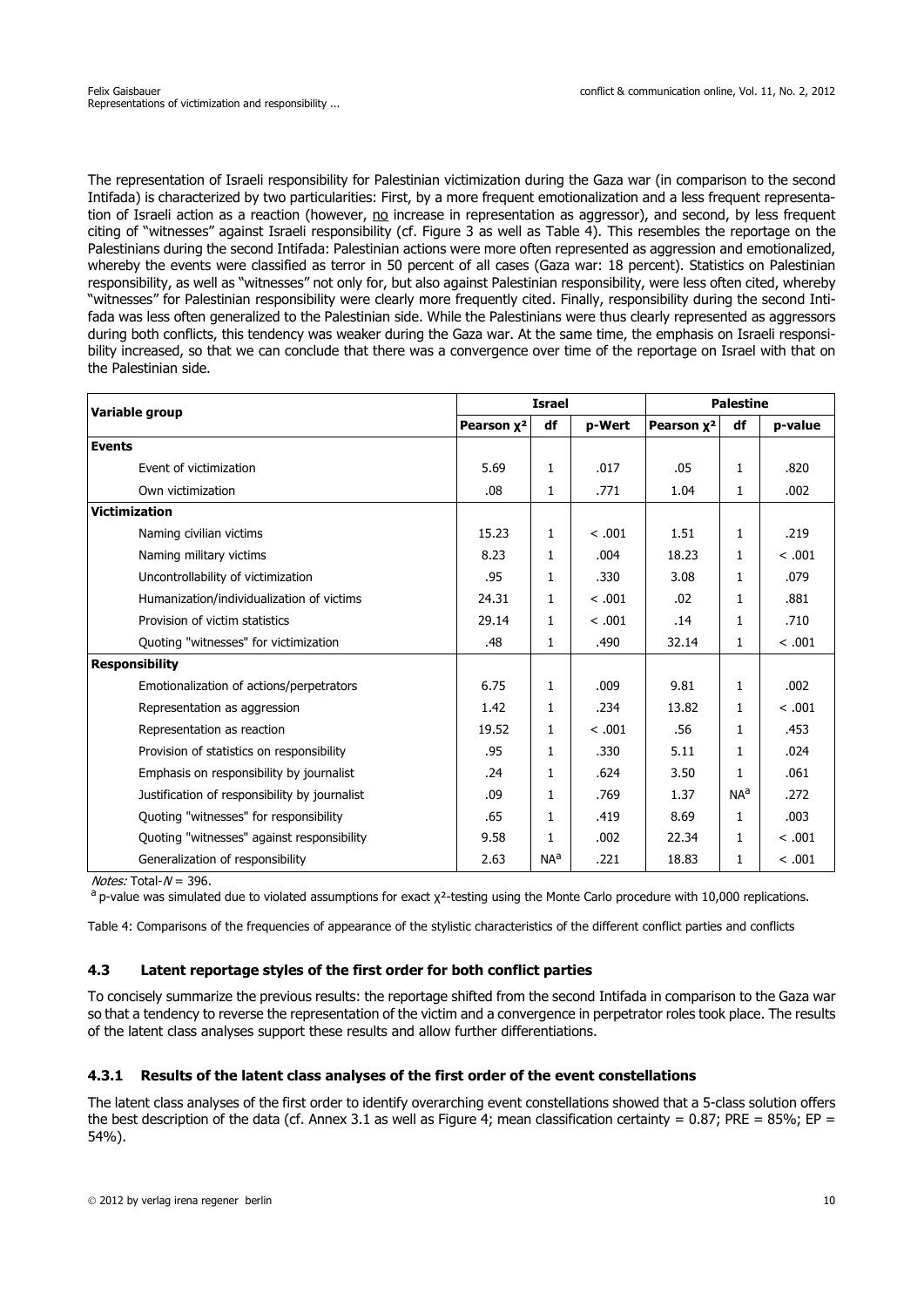

Figure 4: First order Latent Class Analysis: Constellations of victimizing events

- In Class 1 (14.99 percent) the events of Israeli victimization are characterized by mutual hostilities and Palestinian shelling. Own victimization ("friendly fire") is more often thematized in comparison to the other classes. Palestinian attacks are never mentioned. In this class, to the contrary, Palestinian victimization is characterized by not only general (e.g., army incursions into occupied cities), but also isolated (e.g., targeted killings, raids) Israeli military operations, as well as by own victimization. This event constellation thereby describes a conflict dynamic characterized by mutual hostilities during ground offensives with simultaneous Palestinian rocket and mortar shelling of Israel.
- Class 2 (18.02 percent) is a collection of *irrelevant or barely relevant texts* in which all stylistic characteristics rarely appear (< 10 percent). About 33 percent of all texts in this class did not make any references to Israeli victimization (Palestinian side: about 21 percent of all texts).
- Class 3 (14.18 percent) includes newspaper articles in which Palestinian mortar and rocket shelling of Israel stands out as the characteristic type of victimization. All other events appear from rarely to occasionally, but always with below average frequency in comparison with the overall distribution. On the Palestinian side, Israeli air strikes and artillery shelling are most frequently cited, occasionally also own victimization. All other events are mentioned only rarely in comparison to the overall distribution. This constellation thereby characterizes a conflict dynamic of Palestinian rocket and mortar shelling and Israeli air strikes and artillery attacks.
- The representation of Israeli victimization by the texts in Class 4 (28.57 percent) is clearly dominated by Palestinian attacks. On the Palestinian side, victimization is characterized by Israeli military operations not only of a general, but also of an isolated nature. Further thematized were the Israeli occupation and individual events summarized under "other." This conflict dynamic seems to illustrate a *spiral of violence consistina of Palestinian attacks and Israeli mili*tary operations.
- Class 5 (24.23 percent) contains newspaper articles in which above all Palestinian rocket and mortar shelling, as well as Israeli own victimization are thematized. On the Palestinian side, reports are made above all about the poor humanitarian situation, own victimization and Israeli air strikes. This conflict representation is thereby characterized by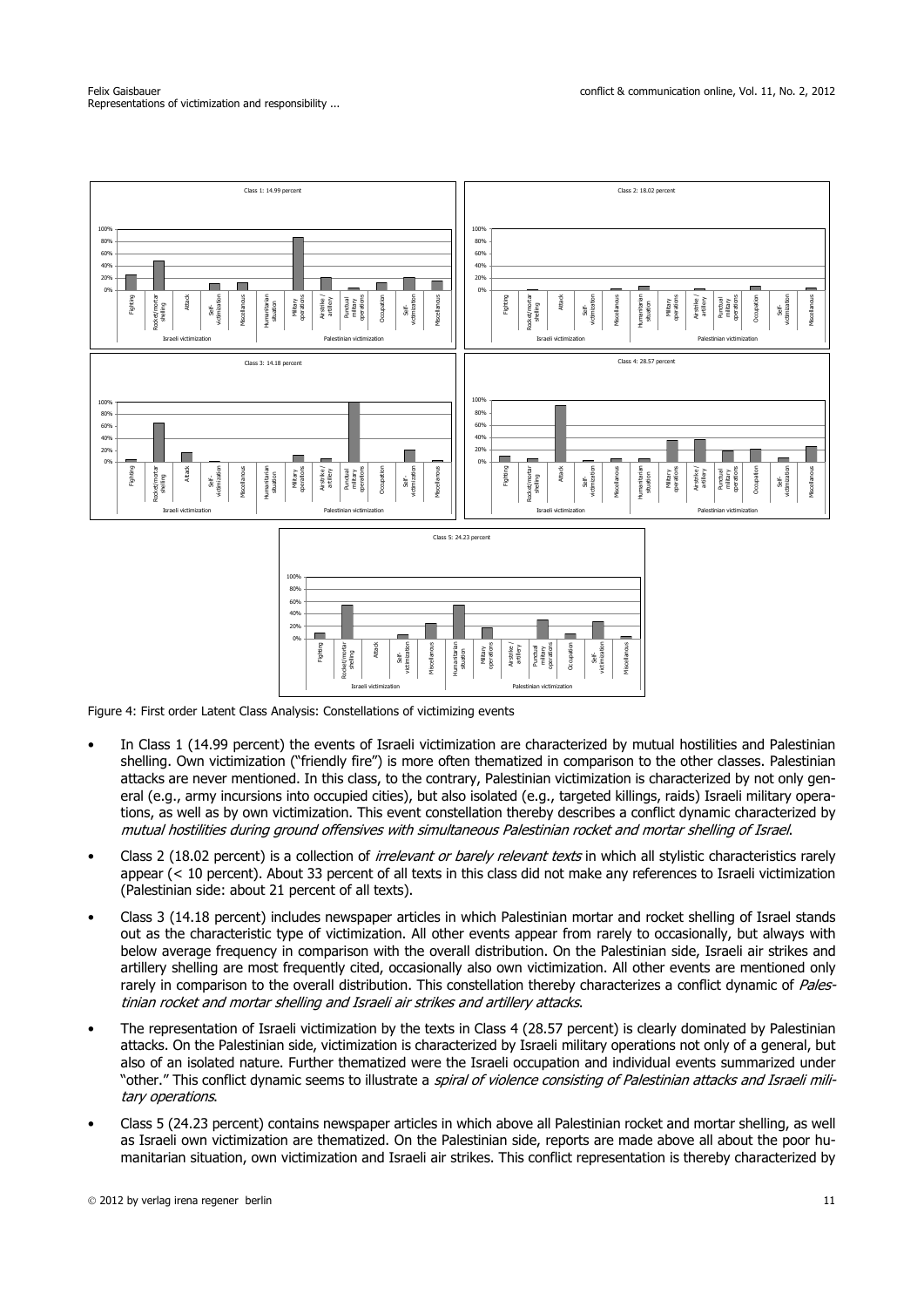an emphasis on the victimization of the civilian population on both sides, as well as own victimization on both sides. In contrast to all other classes, these articles seem victim-centered, while the other articles seem more actor-centered.

At this point, it can be maintained in summary that the identified classes show the effort of reportage to do justice to the complex interplay of the events of the conflict. We cannot identify a representation of events that points to a systematic distortion to the advantage or disadvantage of one conflict party. The latent class analysis of the second order should show how these conflict dynamics are structured with regard to the thereby victimized.

### **4.3.2 Results of the latent class analyses of the first order of the representation of victimization**

In order to identify the latent reportage styles (frames) in the representation of victimization, latent class models were calculated for each conflict party. For the representation of Israeli victimization, a 3-class solution thereby provides the best description (cf. Annex 3; mean classification certainty =  $0.90$ ; PRE =  $97\%$ ; EP =  $93\%$ ), while for the representation of Palestinian victimization, six classes should be taken into consideration (cf. Annex 3.2; mean classification certainty =  $0.91$ ; PRE =  $97\%$ ; EP =  $95\%$ ).



#### The reportage on Israeli victimization can be subdivided into two substantive content classes (1 and 2), as well as one class of no or only low relevance (Class 3) which is characterized by very low probabilities of occurrence of the considered stylistic characteristics (< 10 percent), but with 53 percent makes up the greatest share of the overall reportage.

The naming of civilian vs. military victims is to be identified as the central characteristic differentiating between Class 1 and Class 2, which are otherwise very similar (cf. Figure 5): While newspaper articles in Class 1 (11.66 percent) always mention Israeli military victims, they clearly less often cite civilian victims, whereby this tendency is reversed in Class 2 (35.34 percent).

Class 1 is characterized, besides the invariable naming of military and only occasional naming of civilian Israeli victims, by

# **Israeli victimization**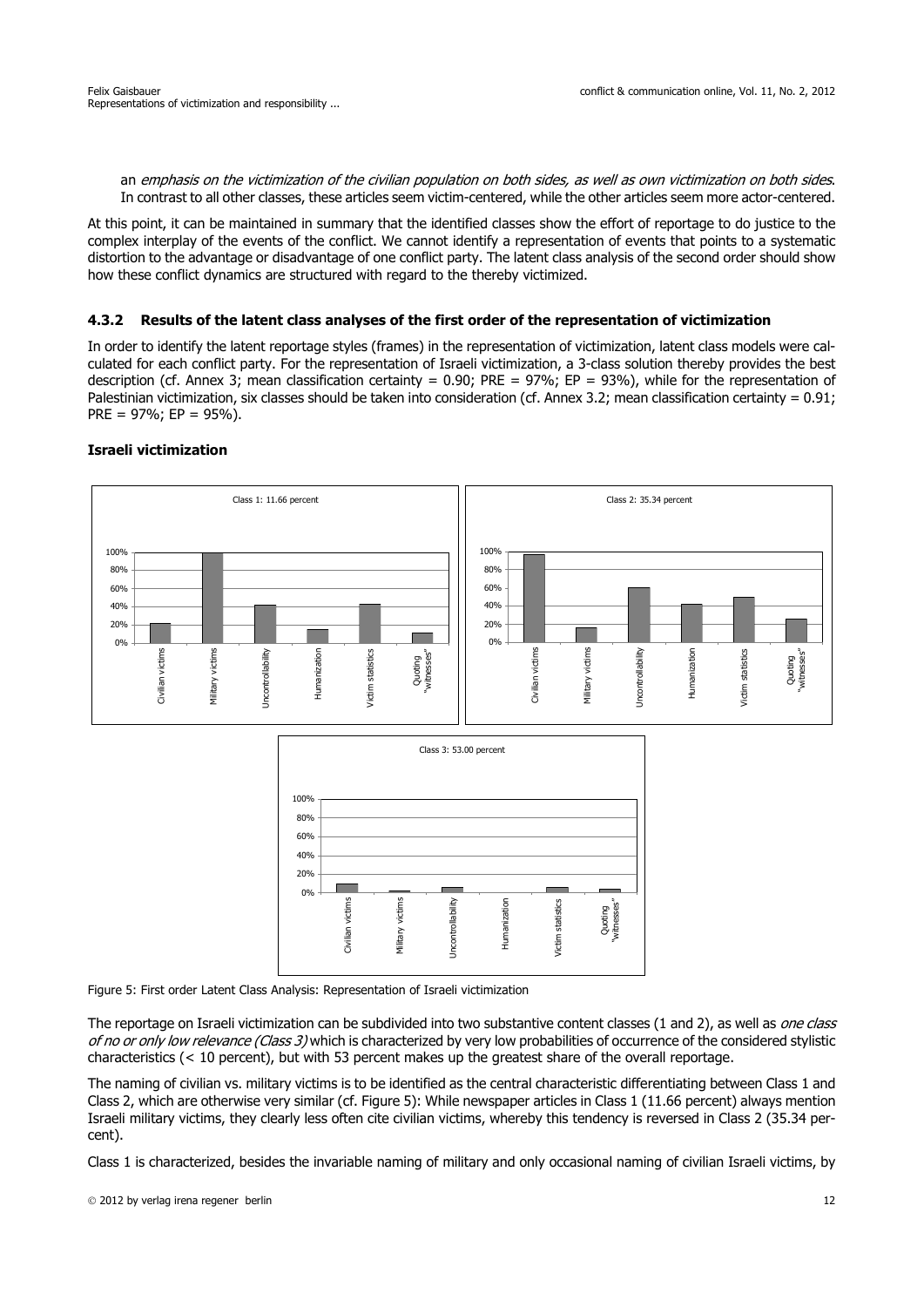a frequent representation of the victimizing events as uncontrollable. Although victim statistics are often provided, only rarely are "witnesses" quoted for the victimization. In summary, in Class 1 military victims are thus emphasized.

Newspaper articles in Class 2, in which reports on civilian victims are always made, very often thematize (clearly more often than articles in Class 1) the uncontrollability of the victimizing events. Civilian victims are often humanized, quantified in their extent by victim statistics and relatively often commented on by "witnesses." In summary, in Class 2 civilian victims are thus emphasized.

What stands out is that the victimization of civilians (Class 2) is emphasized more often than all other stylistic characteristics, but the representation of the victimization of largely military victims (Class 1) uses almost the same reportage style. The emphasis on the uncontrollability of victimization, which appears in both classes, bears a connotation of "innocence" or respectively a suppressed connotation of "involvement" in the case of the military victims.

### **Palestinian victimization**

A 6-class solution offers the best description of the reportage styles of Palestinian victimization (cf. Figure 6). Similar to the reportage styles on Israeli victimization, the emphasis on civilian or military victims offers itself as a prominent characteristic to differentiate the individual classes.

- Class 1 (5.09 percent) is characterized by a strong humanization of civilian victims, who often acquire a connotation of innocence through the emphasis on the uncontrollability of the victimizing events. Victim statistics are seldom drawn on and never "witnesses," whereby the individuality of the victim fates is strengthened. In summary, the representation of Palestinian victimization in Class 1 occurs through the humanization and individualization of civilian victims.
- Class 2 (10.09 percent) emphasizes chiefly military victims, whereby victim statistics are always provided, the victimizing events, however, are never represented as uncontrollable, and the victims are only rarely humanized. This emphasis on military victims and statistics while simultaneously representing the victimization as controllable implies that it is a matter of reportage about skirmishes or respectively mutual acts of violence. In the overview, Class 2 is characterized by an unemotional, objective representation of largely military victims.
- Class 3 (3.56 percent): This very rare reportage style is marked by the invariable naming of military targets/victims, while only occasionally mentioning civilian casualties. Invariably emphasized is that the victimization of these military victims was uncontrollable. Despite this connotation of "innocence" or "non-participation," the reader is seldom encouraged to identify with the victims, because the victims are never humanized, but for that are relatively often named in statistics or thematized by "witnesses." This combination of the uncontrollable victimization of combatants and military targets makes Palestinian combatants appear in Class 3 as playthings of the military power Israel.
- In articles from Class 4 (17.83 percent) not only civilian, but also military victims are always named whose victimization is represented as uncontrollable human suffering. To the contextualization of victimization made in this way, victim statistics are also very often added. However, the authors of these articles never let "witnesses" of victimization speak, for which reason Class 4 is characterized by a representation of Palestinian victimization that aims at balance.
- Class 5 (40.02 percent): This by far largest class is consistent, regarding Israeli victimization, with the non-, or respectively hardly, relevant Class 3, since all the stylistic features only rarely (< 10 percent) or occasionally (< 17 percent) appear.
- Class 6 (23.42 percent) is, like Class 4, characterized by an emphasis on civilian victims. However, in Class 6, military victims are only occasionally mentioned. The victims are more often humanized, and statistics are more often provided. Thereby the "witnesses" of victimization usually also have a word. In summary: Class 6 thus represents a reportage style for Palestinian victimization that strives for balance, in which – unlike Class 4 – civilian victims are emphasized.

Above all, it can be held that reports on Palestinian victimization are made not only more often, but also in a more differentiated way than those on Israeli victimization. Class 4 and Class 6, which make up in all ca. 40 percent of the total reportage and are characterized by balance, as well as the further 40 percent of texts in Class 5 that do not thematize Palestinian victimization, thereby permit the provisional conclusion that unconditional partisanship for the Palestinian side by the press represents a marginal phenomenon. Nevertheless, very seldom are reportage styles used which thematize above all individual civilian fates (Class 1) or represent Palestinian military victims as at the mercy of Israel's superior power (Class 3). In contrast to them is Class 2, which also surpasses Classes 1 and 3 together in frequency of occurrence, in which above all Palestinian military victims are dealt with in a very distanced way and has no counterpart on the Israeli side. Whether with these very infrequent styles it is a matter of bias in the reportage will be shown by the latent class analyses of the second order, in which the interplay of these styles with the event constellations and representations of responsibility emerge with greater detail.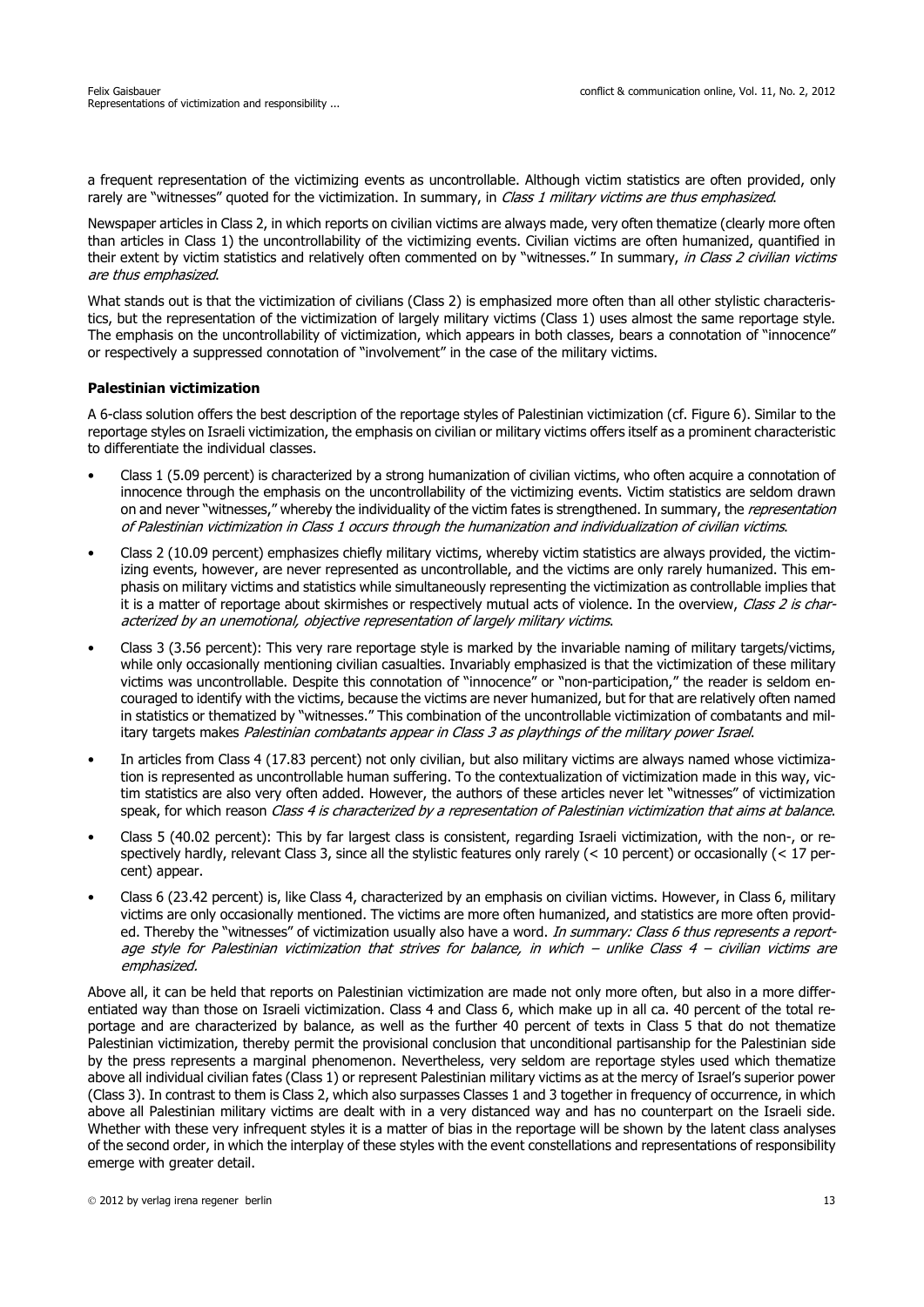



### **4.3.3 Results of the latent class analyses of the first order of the representation of responsibility**

To identify the latent reportage styles (frames) in the representation of the responsibility of a conflict party for the victimization of the respective other side, latent class models were estimated for each conflict party. The analysis of the representation of Israeli responsibility yielded a 3-class solution (cf. Annex 3.3; mean classification certainty = 0.89; PRE = 85%;  $EP = 75%$ ), while for the representation of Palestinian victimization a 4-class solution describes the data best (cf. Annex 3.3; mean classification certainty =  $0.85$ ; PRE =  $96\%$ ; EP =  $92\%$ ).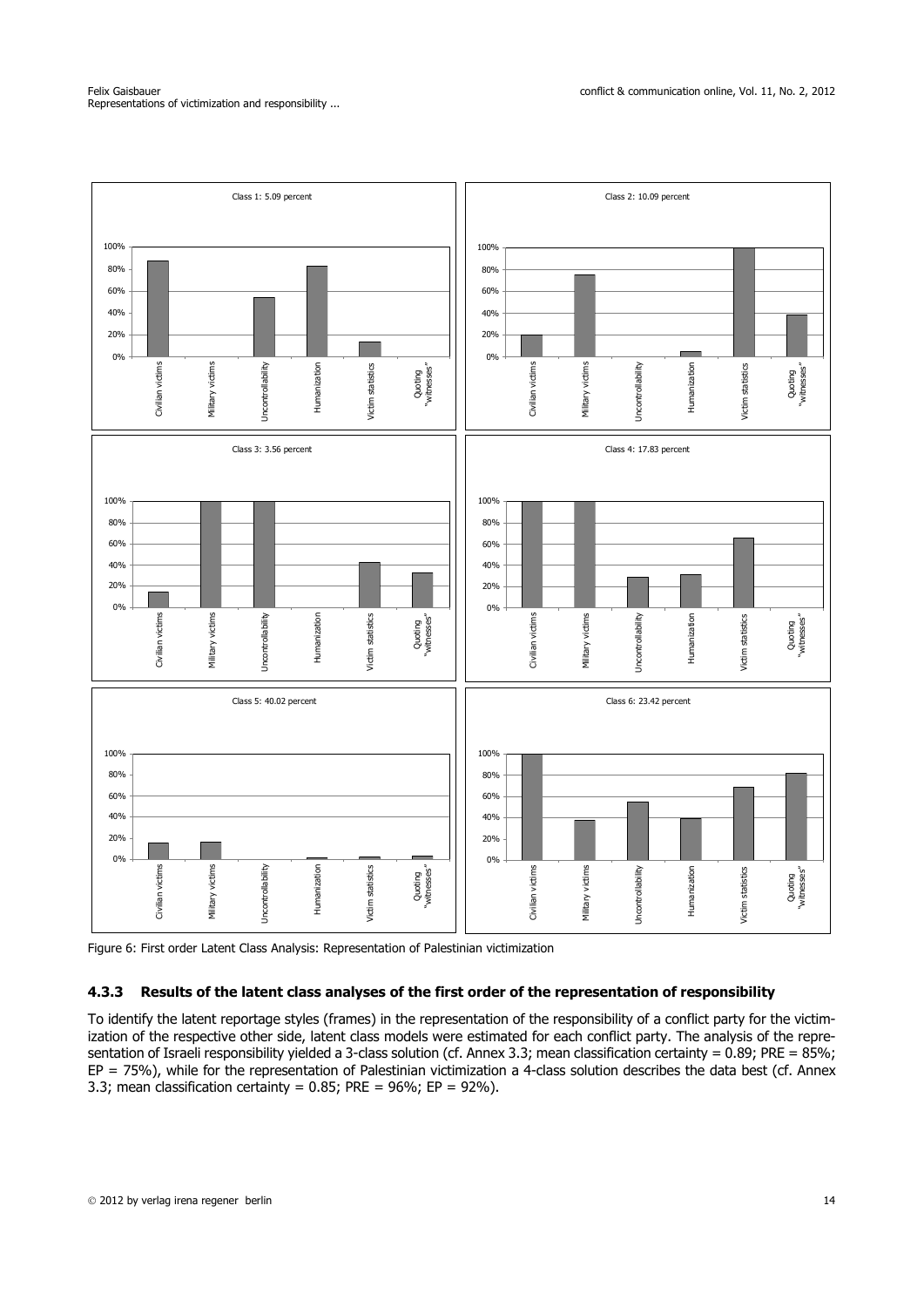## **Israeli Responsibility**

The representations of Israeli responsibility for Palestinian victimization can be described with three classes or reportage styles (cf. Figure 7). One of these styles is to be judged as not or scarcely relevant, respectively, (Class 2; 30.71 percent) due to the low frequencies of occurrence of the studied stylistic features ( $<$  10 percent).



Figure 7: First order Latent Class Analysis: Representation of Israeli responsibility

Of the "content" styles, Class 1 (60.34 percent) is to be regarded as a representation critical of Israel, but not, however, as an anti-Israeli representation of Israeli responsibility. Israeli action is quite often represented as aggression, but just as often as reaction. Statistics for the emphasis on Israeli responsibility are relatively often provided, and likewise Israeli action is often also emotionalized. Not only the authors of the articles in this class, but also "witnesses" emphasize Israeli responsibility more frequently than they justify or defend it. However, the author often also deals with the opposite side and permits it a voice through "witnesses." Conspicuous hereby is that the question of responsibility is more often thematized by "witnesses" than by journalists themselves. Rarely, but most often in comparison to the other classes, responsibility is generalized to the disadvantage of the Israeli side.

To the contrary, Class 3 (8.91 percent) should be considered a pro-Israeli reportage style: Israeli action is without exception represented as reaction and seldom as aggression. There is rarely any emotionalization of Israeli action, and statistics are never given. While the journalist never emphasizes Israeli responsibility, he or she does, however, frequently quote "witnesses" who do this. Israeli responsibility, to the contrary, is fairly often relativized, not only by journalists, but also by "witnesses." In general, relativizing stylistic features appear more often than ones that emphasize, and responsibility is never attributed solely to the Israeli side. This consistent moderation of Israeli action as merely reactive cannot be judged to be balanced: (1) While "objective" indicators of Israeli responsibility (statistics) are only rarely given, "witnesses" for Israeli responsibility are sometimes given a voice, but in comparison to the "witnesses" for exoneration, they are much less frequently heard. (2) The journalist himself, who never appears accusing, comes to the assistance of these "witnesses" with justifications.

While the major share (ca. 60 percent) of the German reportage on the second Intifada and the Gaza war gives a balanced, detached representation that can be assessed as one that weighs the pros and cons of Israeli actions, that likewise does not shrink from naming escalating actions as such, in about 31 percent of the newspaper articles this is not thematized. A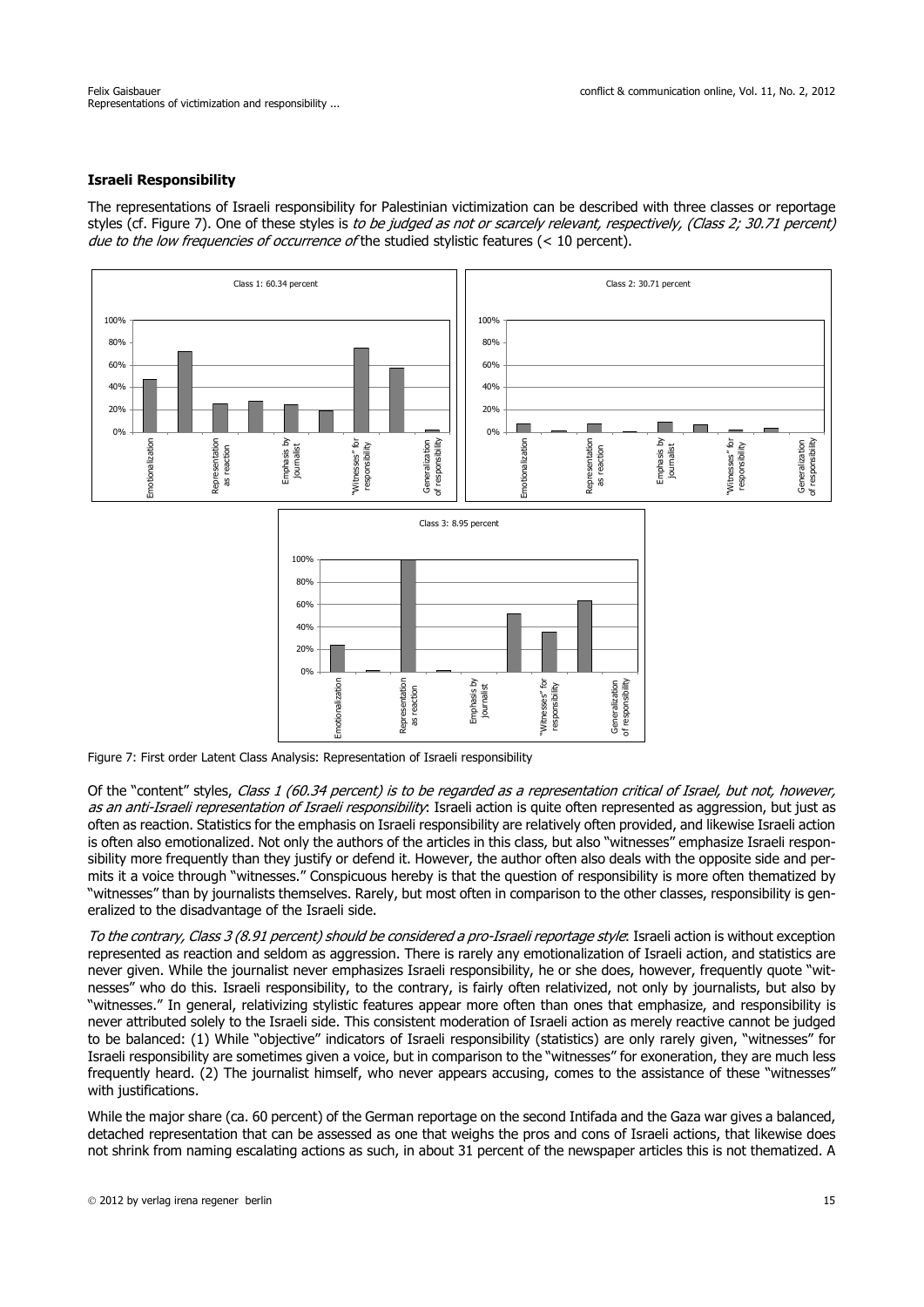small share of the reportage (ca. 10 percent) is, to the contrary, to be judged as a pro-Israeli representation of responsibility for Palestinian victimization. It can be maintained that no purely anti-Israeli class can be identified, as, e.g., Wistrich (2004) supposes.

### **Palestinian responsibility**

The representations of Palestinian responsibility for Israeli victimization is best described by four classes or reportage styles (cf. Figure 8), whereby one of the styles can be judged on the basis of a consistently low probability of occurence of the examined stylistic features (< 10 percent) as not or respectively scarcely relevant (Class 2; 38.63 percent).

- Class 1 (18.25 percent) is characterized by an emphasis on and emotionalization of the actions of the Palestinian side as aggression. Relatively often responsibility is generalized solely to the disadvantage of the Palestinian side. Aspects of balanced reportage, such as the occasional representation of Palestinian action as reaction and the quoting of "witnesses" to relativize it, are, however, not thereby counterbalanced, as Palestinian responsibility is always stressed by quoting "witnesses" and often emphasized by journalists. In all, the texts in Class 1 thereby express a clear assignment of responsibility and generalization by journalists and "witnesses."
- Class 3 (28.05 percent) resembles Class 1, but differs in that the journalist brings in emotionalization and a representation of own views on Palestinian responsibility and, for that, tends rather to cite "witnesses" for responsibility. The Palestinian side is never represented as reactive. Summing up, the special feature of Class 3 is the clear assignment of responsibility by "witnesses".
- Class 4 (15.07 percent) is characterized by an emphasis on and emotionalization of Palestinian action, as well as a clear representation of the Palestinian side as the aggressor. While with Classes 1 and 3 "witnesses" are often quoted (i.e. involved persons or third parties have a say), here the journalist seems to determine the representation. Thereby a clear assignment of responsibility by journalists in Class 4 is in summary to be emphasized as a characteristic feature.



Figure 8: First order Latent Class Analysis: Representation of Palestinian responsibility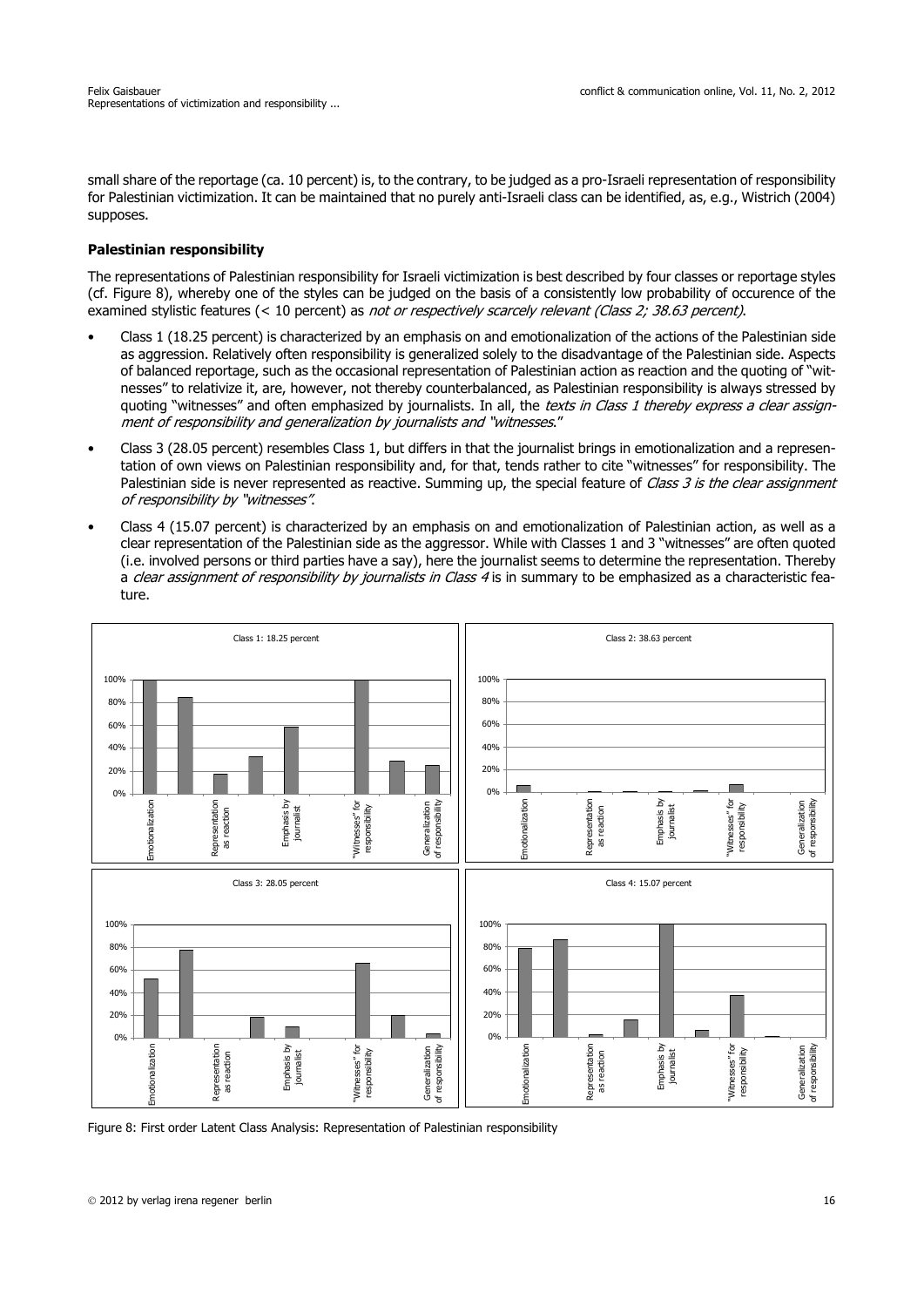Above all, it is recognizable that Palestinian responsibility for Israeli victimization is clearly maintained: Palestinian action is only rarely represented as a reaction to Israeli action. The consistently high probabilities of occurrence of emotionalizations of these actions as stylistic techniques indicate that Palestinian actors and violent acts are not only explicitly named, but also condemned as such. The greatest difference in the "substantive" Classes 1, 3 and 4 appears to consist much more in who makes these attributions: Not only is the clearest tendency in Class 1 toward the assignment and generalization of responsibility, but also both journalists and "witnesses" emphasize Palestinian responsibility. To the contrary, in Class 3 this emphasis is more often made by "witnesses" than by journalists themselves, while the frequency of occurrence of the features is reversed in Class 4. The frequency with which journalists express views in Class 4 suggests that these articles belong chiefly to the form of the commentary.

## **4.4 Latent reportage styles of the second order on both conflict parties**

Already after the results of the latent class analyses of the first order, a few conclusions can be reached with regard to possible media bias: While there are more frequent reports of Palestinian victimization and Israeli responsibility than the reverse, the Palestinian side is also represented in a more differentiated way. This is shown not only in the clearer naming and rejection of Palestinian acts of violence, but also in the distance from Palestinian military victims that has no counterpart on the Israeli side.

Conspicuous, however, is also that a large share of the newspaper articles seldom or even never thematize victimization and responsibility. According to Entman's definition of framing as salience and selection, this gap in the construction of media bias can also be significant, since due to it victimization or responsibility are not dealt with and can thereby be suppressed. The latent class analysis of the second ordergives information on the question of how the various event constellations and various reportage styles about victimization and responsibility for this combine to form differentiated frames and on how the reportage differs during the two conflict phases. According to the AIC, an 8-class solution (second order) provides the best possible description of the data (cf. Annex 3.4; mean classification certainty =  $0.93$ ; PRE =  $74\%$ ),

The following representation of results is structured as follows: First, we examine how the two conflicts are distributed within the eight latent reportage styles of the second order to determine whether some reportage styles dominate during one of the two conflicts. In a second step, we describe how reports are made about the conflict dynamics during both conflicts, that is: how the content analytic patterns of the event constellations of victimization and responsibility of the two conflict parties combine with each other in the latent reportage styles.

#### **Latent reportage styles during the Gaza war and second Intifada**

The distribution of the eight identified latent reportage styles of the second order within the two conflicts can be found in Table 5. It is clear that latent Classes/reportage styles 2, 6 and 8 appear only during the second Intifada. Reportage styles 5 and 7 are to the contrary only observed during the Gaza war, while this is mainly the case with Class 4 (80 percent). Besides these conflict-specific reportage styles, Classes 1 and 3 are present with both conflicts and, moreover, in each case almost equally often. With this background knowledge, the content of the latent reportage styles of the second order are presented in the following.

| Latent reportage style (class) of the second order<br><b>Conflict</b> |         |                    |         |                    |                    |                    |         |         |
|-----------------------------------------------------------------------|---------|--------------------|---------|--------------------|--------------------|--------------------|---------|---------|
|                                                                       | Class 1 | Class <sub>2</sub> | Class 3 | Class <sub>4</sub> | Class <sub>5</sub> | Class <sub>6</sub> | Class 7 | Class 8 |
| Gaza war                                                              | 0.1725  | 0.0000             | 0.1156  | 0.1801             | 0.1512             | 0.0000             | 0.3806  | 0,0000  |
| Second Intifada                                                       | 0.1546  | 0.2622             | 0.1122  | 0.0429             | 0.0000             | 0.2859             | 0.0000  | 0.1421  |

Table 5: Conditional distribution of the eight latent reportage styles of the second order in the conflicts

#### **Class 1 (16.50 percent): No/hardly any serious consideration of the perpetrator, victim themes**

Reportage style 1 (cf. Figure 9) appears approximately equally often with both conflicts. Only occasionally are there reports of victimizing events on both sides. The latent classes of the first order always dominate, which previously were classified as not or hardly relevant, since they very seldom display the studied stylistic features. The quite low percentage (16.50 percent) of newspaper articles during the second Intifada and the Gaza war making no reference to victimization suggests that the media above all report on the Israeli-Palestinian conflict when it is in phases of escalation (news selection criterion "negativism"). However, it must be mentioned as a reservation that sonly newspaper texts from phases of escalation in the Middle East conflict were sampled. If no thematization of victimization was present in the sample, this was above all because it was a background article on individual persons or progress and setbacks in negotiations.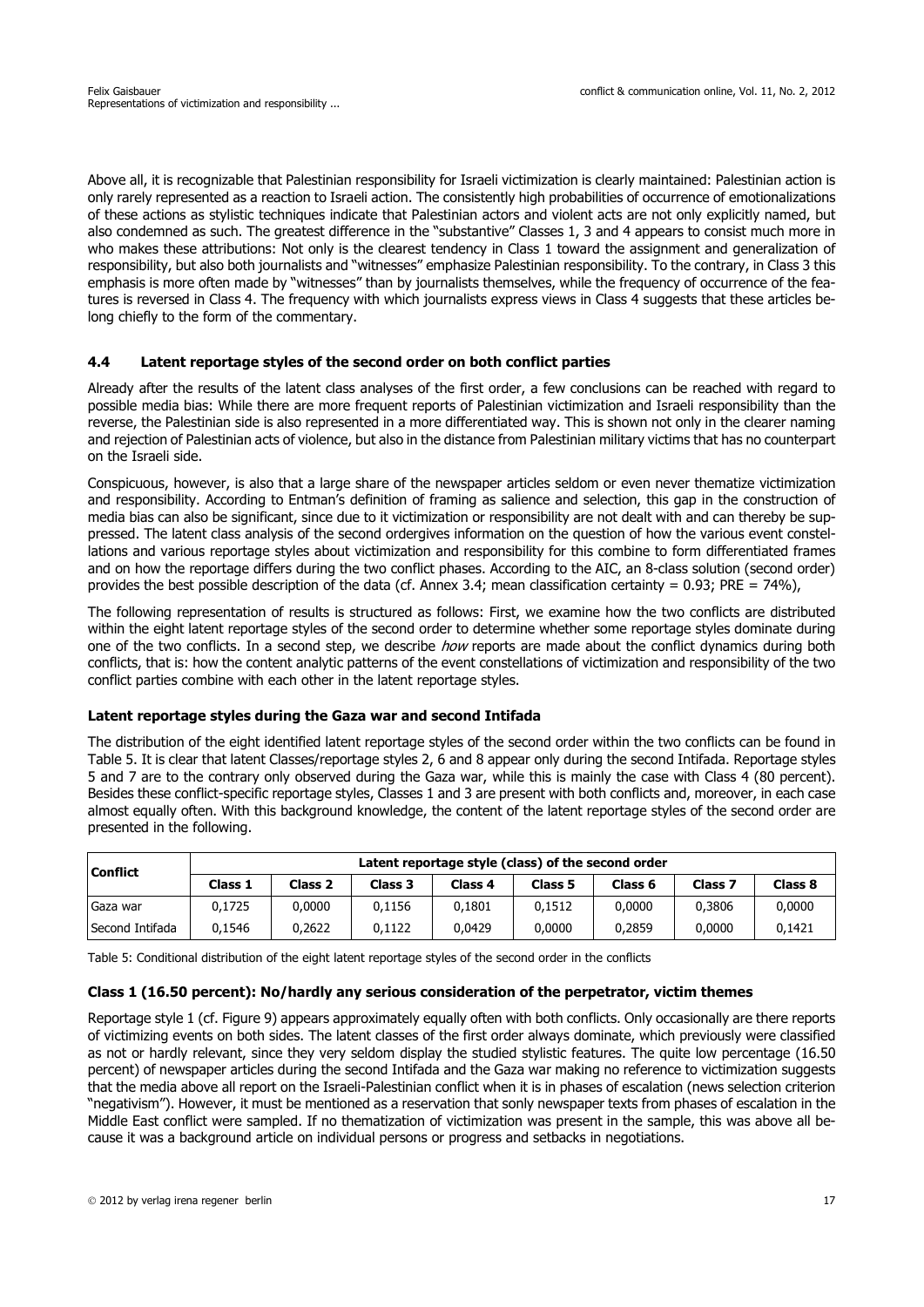

Figure 9: Distribution of the content analytical first order latent classes within second order latent classes 1 and 3

## **Class 3 (11.39 percent): pro-Palestinian Frame, which consistently faded out Israeli victimization and Palestinian responsibility**

Reportage style 3 appears approximately equally often during the second Intifada and Gaza war. Relatively often thematized are mutual hostilities during ground offensives and Palestinian rocket and mortar shelling. Occasionally – but frequently in comparison to the overall distribution – no or hardly any reports are made about the victimization of the two sides. Likewise, there is occasionally an event constellation characterized by Palestinian rocket attacks, Israeli air strikes, as well as Palestinian own victimization. It is conspicuous that not only Israeli victimization, but also Palestinian responsibility for this are scarcely thematized. The representation of Palestinian victimization often emphasizes civilian victims or tries for balance. In comparison, Palestinian victims are frequently represented as playthings of the military power Israel.

This reportage style is consistent with the criticisms made, e.g., by Wistrich (2004), but constitutes, however, only 11.39 percent of the overall reportage. Further conspicuous is that this pro-Palestinian frame appears in both conflicts, and is also found no more frequently during the Gaza war than during the second Intifada.

## **Pro-Israeli Frames: Classes 5 and 8**

Classes 8 (7.18 percent) and 5 (7.48 percent) are similar not only in their content, but also in their frequency of occurrence and are therefore best represented in terms of their differences (cf. Figure 10).

- Class 8 appears thereby exclusively during the second Intifada and reports above all on the conflict dynamic of Palestinian attacks and Israeli military operations. Usually civilian Israeli victims are emphasized, whereby relatively often there is a clear assignment of responsibility or generalization to the Palestinians by "witnesses" or journalists. Palestinian victimization, to the contrary, is seldom thematized. Along with this, Israeli responsibility for this victimization is likewise not/scarcely thematized. If it is addressed, the representation of the responsibility question is pro-Israeli. Consequently, Class 8 represents a pro-Israeli frame which either fades out or justifies Palestinian victimization and Israeli responsibility.
- Class 5, in contrast to Class 8, appears exclusively during the Gaza war and often represents a conflict dynamic that thematizes the suffering of the civilian population of both sides. Relatively often there are also reports on Palestinian rocket attacks and Israeli air strikes. With about equal frequency, Israeli civilian victims are emphasized, but Israeli victimization is not thematized. This class is the only reportage style in which there is usually a clear attribution of responsibility to the Palestinians by journalists and – in contrast to Class 8 – only occasionally by "witnesses." However, there is never silence on the question of Palestinian responsibility. Palestinian victimization is scarcely dealt with, and likewise the question of Israeli responsibility, which when addressed is often pro-Israeli and seldom critical of Israel. Class 5 thereby constitutes a pro-Israeli frame that largely fades out Palestinian victimization and Israeli responsibility.

In summary, the pro-Israeli reportage style in Class 8 thereby represents a pendant to Class 5 during the second Intifada. That in Class 8 (second Intifada) Palestinian victimization and Israeli responsibility are faded out or even justified, while these aspects are largely "only" faded out in Class 5 (Gaza war), is an indication of the decline in the pro-Israeli reportage over the course of the conflicts, which can be interpreted as a stronger reserve to the disadvantage of Israel. However, it must be noted that this shift in reportage might be partly attributable to the different character of the two conflicts.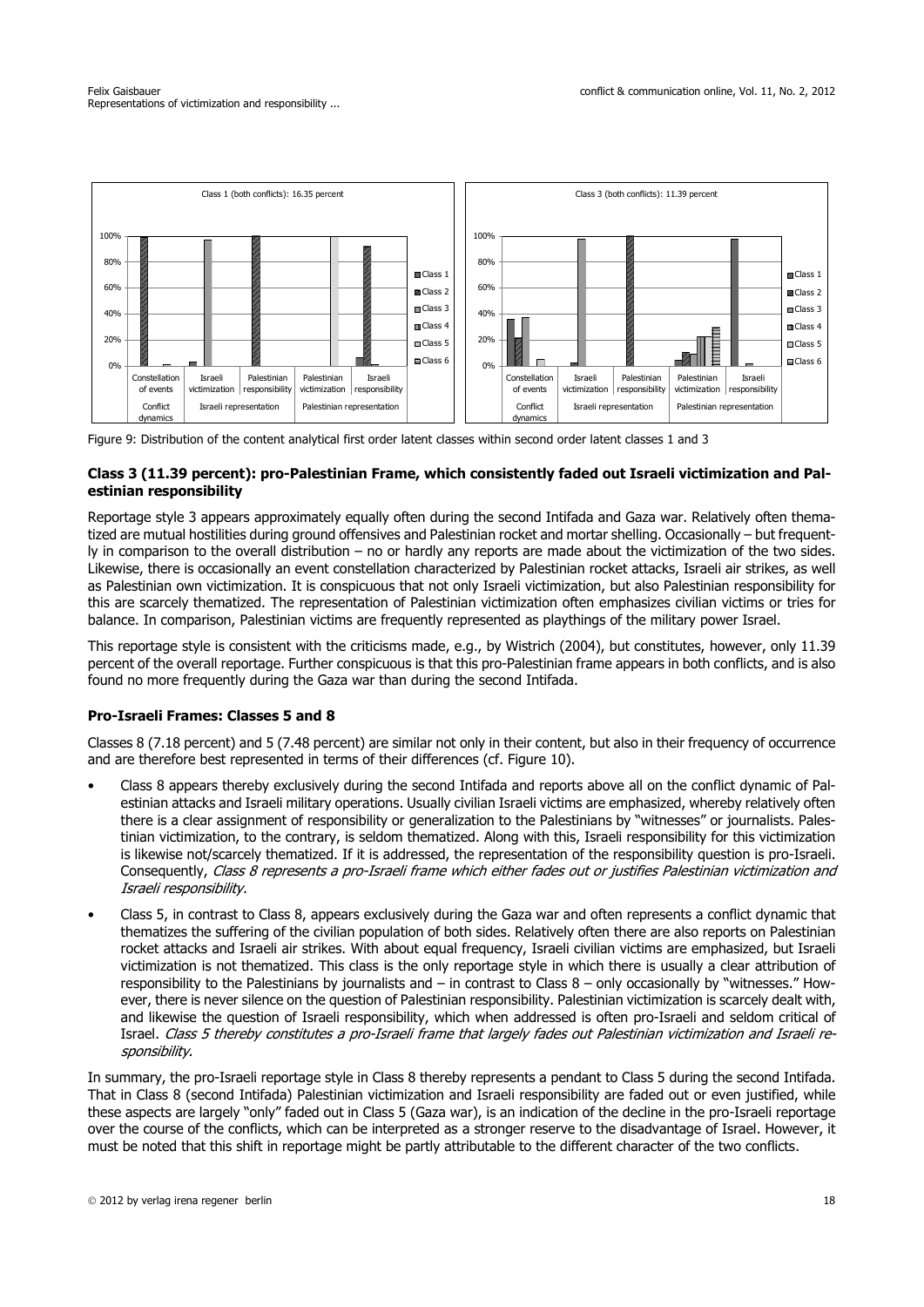

Figure 10: Distribution of the content analytical first order latent classes within second order latent classes 5 and 8

## **Frames that try for balance: Classes 2 and 4**

As well Class 2 (13.24 percent) and Class 4 (11.08 percent) are similar in their content (cf. Figure 11) and with regard to their frequency of occurrence, while they appear respectively only during one of the two conflicts.

- Class 2 appears exclusively during the second Intifada and thematizes the conflict dynamic of the spiral of violence of Palestinian attacks and Israeli military operations, often also mutual hostilities during ground offensives, as well as Palestinian rocket and mortar shelling. With the representation of Israeli victimization, above all military victims are emphasized and Palestinian responsibility is simultaneously emphasized by drawing on "witnesses." The representation of Palestinian victimization aims at a balance between civilian and military victims, but tends to emphasize civilian victims more strongly. The tendency in the representation of Israeli responsibility is pro-Israeli. Class 2 can thereby be characterized as a frame that strives for balance (with a pro-Israeli tendency) that on the Israeli side emphasizes above all military, and on the Palestinian side, above all civilian victims.
- The reportage style characterized by Class 4 appears mainly during the Gaza war (about 80 percent of this class) and very often thematizes Palestinian rocket attacks and Israeli air strikes, as well as relatively often also event constellations characterized by mutual hostilities during ground offensives, as well as Palestinian rocket/mortar shelling. Thereby on the Israeli side, above all civilian victims are emphasized. Palestinian responsibility for Israeli victimization tends to be more strongly emphasized than in Class 2, and sometimes also generalized. The representation of Palestinian victimization likewise strives for balance between civilian and military victims, but in contrast to Class 2, it tends to more strongly emphasize military victims. The representation of Israeli responsibility likewise tends to be pro-Israeli, but is also more critical of Israel. Class 4 thereby represents a frame that tries for balance (with a pro-Israeli tendency), on the Palestinian side emphasizes above all military, and on the Israeli side, above all civilian victims, and thereby deals with the responsibility of both sides more critically than does Class 2.



Figure 11: Distribution of the content analytical first order latent classes within second order latent classes 2 and 4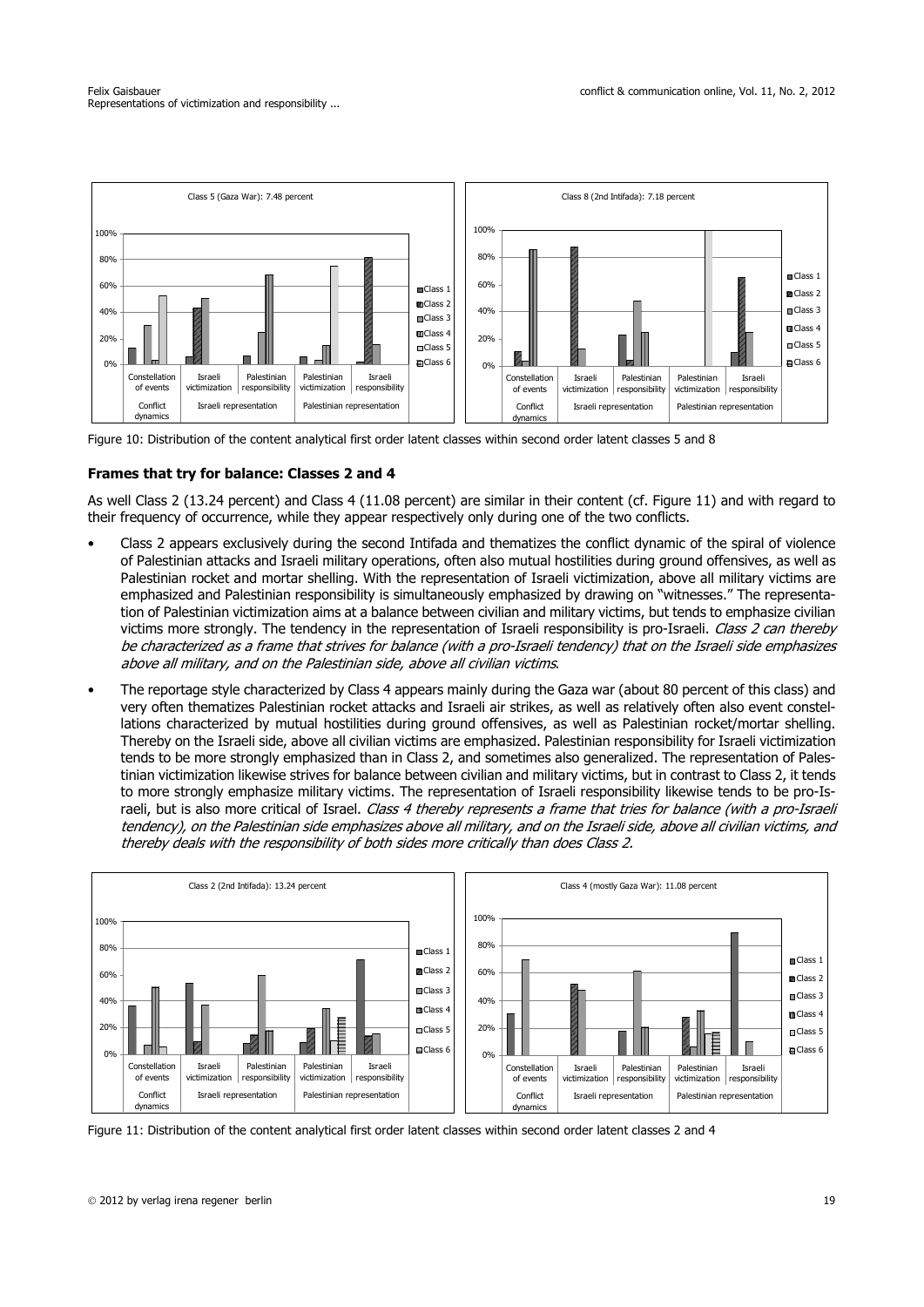The movement in the opposite direction in the victim representations of Classes 2 and 4 is surprising in view of the massive bombardments of the Gaza Strip and the high numbers of Palestinian civilian victims during the Gaza war. Generally, these results suggest that the overall reportage (i.e., on both conflict parties) was more critical during the Gaza war. The consequently also more strongly critical reportage on Israel could, however, – as found by Maurer and Kempf (2011) – thereby be counterbalanced, so that the emphasis in the Gaza war is no longer on Palestinian, but rather on Israeli civilian victims. Consequently, during the Gaza war individual journalists may have attempted to respond with solidarizing reportage to increasing public criticism of Israel and the pressure for justification linked with it.

## **Tendencies over time: Classes 6 and 7**

Class 6 (14.44 percent; cf. Figure 12 is characterized by the fact that the reports are exclusively on the second Intifada and thereby above all on the spiral of violence of Palestinian attacks and Israeli military operations. Thereby as a rule Israeli civilian victims are named. Relatively frequently there is a clear attribution of responsibility and generalization to the Palestinian side not only by journalists, but also by "witnesses," frequently also only by one of the two authorities. The representation of Palestinian victimization either strives for balance or portrays the Palestinians as playthings of Israeli military power, whereby the question of Israeli responsibility is usually discussed in a way critical of Israel and often in a pro-Israeli manner. In summary, it is thus a matter with Class 6 of a pro-Israeli frame that, however, also thematizes Palestinian victimization.

Finally, Class 7 (18.84 percent; cf. Figure 12) has a reportage style that appears exclusively during the Gaza war and thereby usually represents a conflict dynamic characterized by the suffering of the civilian population and the own victimization of both sides. Occasionally, mutual hostilities during ground offensives are also thematized, as well as Palestinian rocket and mortar shelling. Very often there is no or scarcely any thematization of Israeli victimization and Palestinian responsibility. When these topics are addressed, however, in comparison often military and, with only less than average frequency, civilian Israeli victims are named, whereby attributions of responsibility are above all made by "witnesses." Class 7 is the only class with the frequent occurrence of a representation striving for a balance of Palestinian victimization, emphasizing civilian victims, whereby in comparison civilian Palestinian victims are often humanized and/or individualized. Military victims are, however, only seldom emphasized. The representation of Israeli responsibility is largely critical of Israel or is sometimes also infrequently thematized – however, the representation is in comparison only rarely pro-Israeli. Thereby, Class 7 can be evaluated as a pro-Palestinian frame that *largely fades out* Israeli victimization and Palestinian responsibility.





#### **Summary and results on the latent reportage styles of the second order**

The short descriptions of the various classes of the second order are represented in summary form in Table 6 and – insofar as possible – arranged in terms of content and chronology in accord with the above portrayal. This juxtaposition of the various frames allows an assessment of possible systematic variations and thereby of bias and its tendencies over time. In all, the distribution of the reportage styles from the second Intifada to the Gaza war speaks for  $(1)$  an increasing pro-Palestinian bias (Classes 6 and 7) alongside of  $(2)$  a simultaneous weakening of pro-Israeli biased reportage (Classes 8 and 5) that (3) in the frames with a pro-Israeli tendency that try for balance (Classes 2 and 4) are thereby counterbalanced, in that Israeli civilian victims are spotlighted in place of Palestinian civilian victims. The consistently pro-Palestinian frame (Class 3; 11.39 percent), as well as the non-thematization (Class 1; 16.50 percent), thereby undergo no change over time, but rather appear about equally often in both conflicts.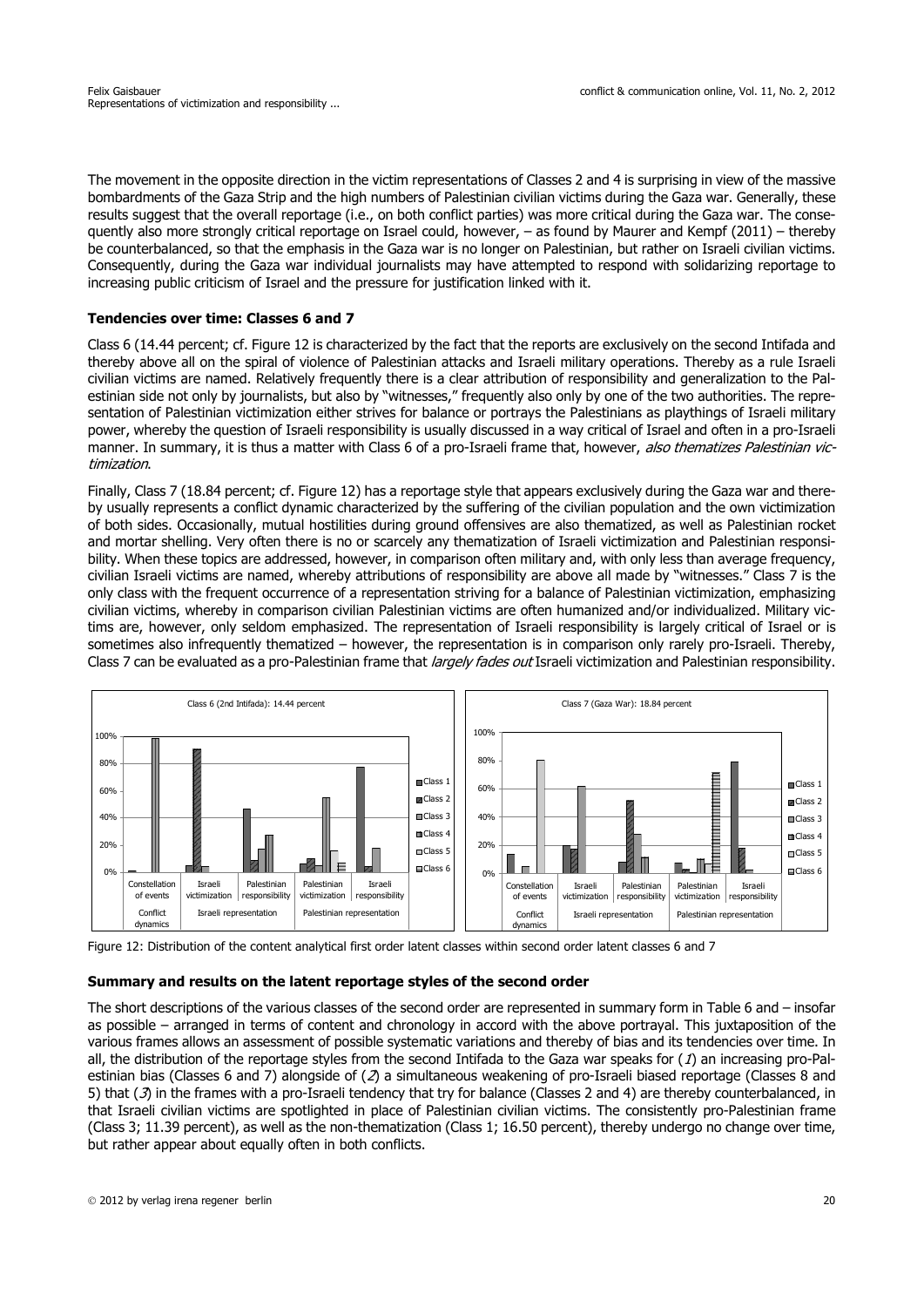| <b>Second Intifada</b>                                | Gaza war                                                                                                                                                                                                                                                                                                                                                                                                                                          |
|-------------------------------------------------------|---------------------------------------------------------------------------------------------------------------------------------------------------------------------------------------------------------------------------------------------------------------------------------------------------------------------------------------------------------------------------------------------------------------------------------------------------|
|                                                       | Class 3 (11.39%): pro-Palestinian frame of Israeli victimization and Palestinian responsibility consistently faded out                                                                                                                                                                                                                                                                                                                            |
| Palestinian victimization                             | Class 6 (14.44%): pro-Israeli frame that, however, also thematizes   Class 7 (18.84%): pro-Palestinian frame that largely fades out Isra-<br>eli victimization and Palestinian responsibility                                                                                                                                                                                                                                                     |
| Israeli responsibility faded out or justified         | Class 8 (7.18%): pro-Israeli Frame of Palestinian victimization and Class 7 (18.84%): pro-Palestinian frame that <i>largely fades out Isra-</i><br>eli victimization and Palestinian responsibility                                                                                                                                                                                                                                               |
| the Palestinian side above all civilian victimization | Class 2 (13.24%): Frame that tries for balance (with pro-Israeli ten- Class 4 (11.08%): Frame that tries for balance (with pro-Israeli ten-<br>dency) that above all emphasizes on the Israeli side military, and on dency) that above all emphasizes on the Palestinian side military, and<br>on the Israeli side above all civilian victimization, and thereby, how-<br>ever, deals critically with the responsibility of both sides as Class 2 |
|                                                       | Class 1 (16.50%): No/hardly any reference to victimization and responsibility                                                                                                                                                                                                                                                                                                                                                                     |

Table 6: Summary representation of the latent reportage styles of the second order (frames) on victimization and responsibility during the Second Intifada and Gaza war

## **4.5 Newspaper as covariate**

In view of the quite clear positioning of the reportage for one of the conflict parties in the Israeli-Palestinian conflict, the question arises of whether the eight identified super-ordinate frames comprehend the overall reportage of the German quality press or are merely attributable to individual newspapers with extreme positions. Beyond this, it is of interest whether the newspapers only take a position on one of the two conflicts and report on it in a biased way.

To answer these questions, we can introduce the newspaper in which an article was published as a covariate and test the bivariate distribution of the frames (latent classes of the second order) with this covariate for statistical independence, in order to determine whether the frequencies of occurrence of the individual frames differ only randomly or whether a systematic bias is present. In order to avoid any unnecessary oversimplification of the data, the following calculations are directly based on the membership probabilities of the latent class results. To test the hypotheses about the positions of the newspapers to one of the two conflicts, those frames that did not appear during the respective conflict were dropped. Since due to in part too low cell filling, the thus created contingency tables violated the preconditions for normal Pearson-χ<sup>2</sup> tests, the p-values were simulated by means of Monte Carlo procedures with 10,000 replications.

Thereby it appears that there is no connection between newspaper and frame ( $\chi^2$ [df = 28; N = 396] = 33.31, p =.225). The newspapers thus do not differ in a statistically significant way with regard to the frequency with which they published articles interpreted in the sense of the frames. As well, there was no connection between the identified frames and the publishing newspaper, either during the second Intifada ( $\chi^2$ [N = 200] = 17.82, p = .362) or the Gaza war ( $\chi^2$ [N = 196] =  $21.27$ ,  $p = .158$ ).

That the here identified frames – and thereby the manifestations of bias – are used uniformly by all the newspapers of the German quality press suggests that they constitute simultaneously present phenomena and not specific partisan publication strategies on the part of individual papers.

# **5 Summary and Discussion**

The goal of the present study was the identification and description of super-ordinate frames in the representations of victimization and the responsibility for it on the sides of the parties in the Israeli-Palestinian conflict. In this study, we used text material from Maurer and Kempf (2011) on the reportage of the daily German quality press during the second Intifada and the Gaza war.

In regard to the overall distributions of the studied stylistic features it appears – not surprising since the same sample was used – as with Maurer and Kempf (2011), that during both conflicts there were more reports on Palestinian victims. To supplement this, we can add, however, that this applies only for military, but not for civilian Palestinian victims. At the same time, Palestinian actions are more often clearly identified as acts of violence.

A comparison of the overall distributions between the two conflicts permits the conclusion that – while the conflict parties do indeed differ in the manner of representation of victimization – the emphasis on victimization shifted in opposing directions between the conflicts and conflict parties: While in the second Intifada Israel was above all portrayed in the victim role, in the Gaza war this holds for the Palestinians. With regard to the representation of responsibility for the victimization of the respective other side, the Palestinians are clearly represented as the aggressor during both conflicts, whereby this tendency is weaker during the Gaza war. Simultaneously, the emphasis on Israeli responsibility increased. In all, these re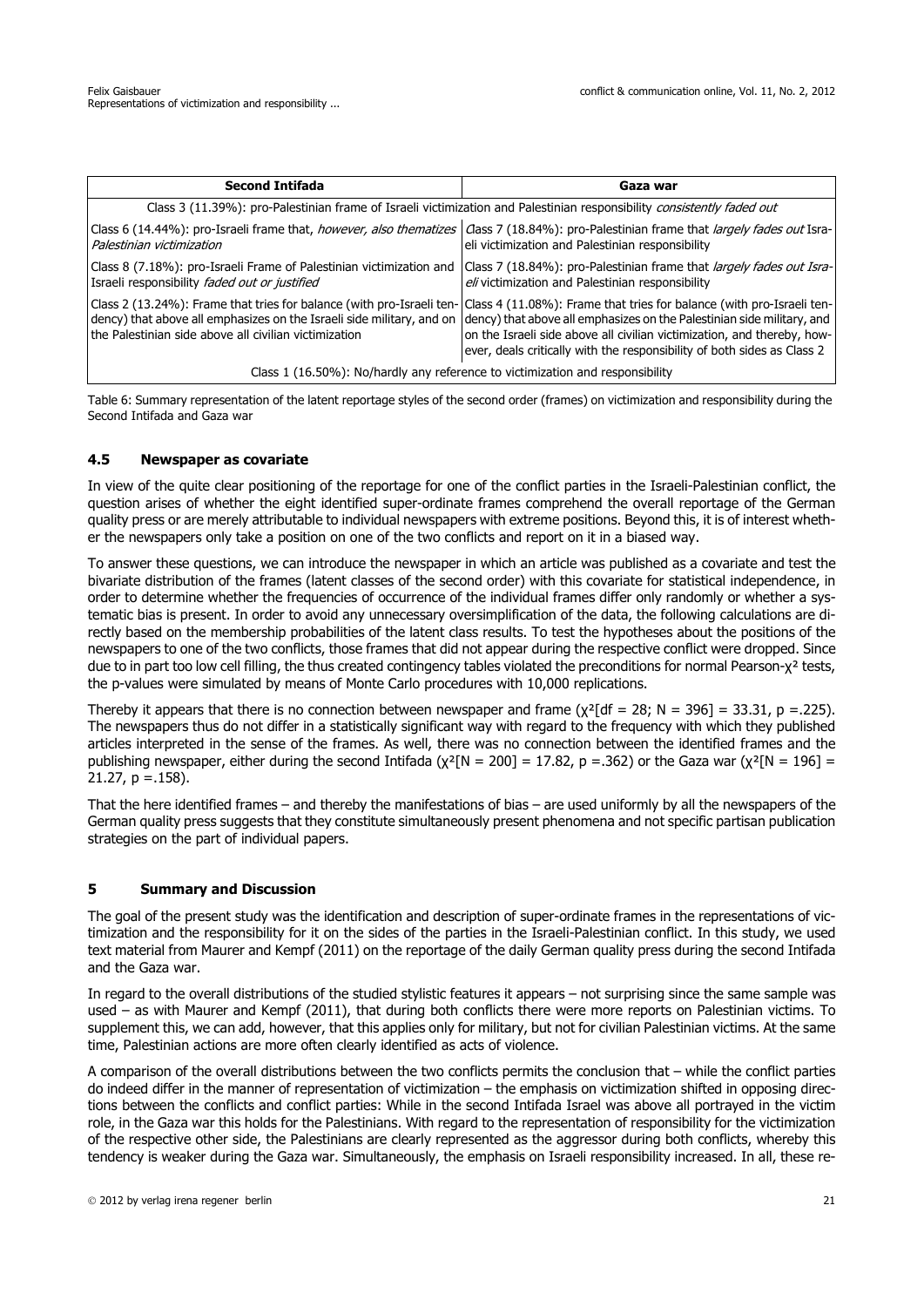sults therefore speak for a reversal in the victim roles and a convergence in the perpetrator roles from the second Intifade to the Gaza war.

The results of the latent class analyses (first order) permit a further differentiation of these conclusions: While reports on Israeli victimization express more empathy in general, and military victims are represented similarly to civilian victims, Palestinian victimization is more often thematized in a more differentiated manner, insofar as distinctions are, to be sure, made between civilian and military victims, but this is done in a manner that ranges from the emotional portrayal of individual fates to factual, matter-of-fact thematizations to the representation of Palestinian combatants as playthings of superior Israeli military power. In the framing of responsibility it appears that for the Israeli side the question of responsibility for the victimization of the other conflict party is either critically examined (but not in an anti-Israeli way) or relativized in a pro-Israeli way, while responsibility is always clearly assigned to the Palestinian side and only varies in the degree of vehemence with which, or respectively through which authorities (journalist and/or "witnesses") this occurs.

In the sense of Entman's (1993) definition of framing as a function of salience and selection, in particular those content analytic classes (first order) are of interest that use no, or hardly any stylistic characteristics to emphasize or suppress the salience of victimization or aspects of responsibility. Only in their interaction (second order) does it become clear that in most cases "remaining silent" can be regarded as partisanship. Thematically grouped according to conflict (second Intifada vs. Gaza war) and bias tendency (pro-Israeli vs. pro-Palestinian), the distribution of reportage styles (frames) of the second order from the second Intifada to the Gaza war speaks: (1) for an increasingly pro-Palestinian bias (Classes 6 and 7) with ( $2$ ) a simultaneous toning down of the pro-Israeli biased reportage (Classes 8 and 5) that ( $3$ ) is thereby counterbalanced in the frames that strive for balance with pro-Israeli tendencies (Classes 2 and 4) in that, replacing Palestinian civilian victims, Israeli civilian victims are shifted into the foreground. Throughout the conflicts, the continuing pro-Palestinian frame (Class 3; 11.39 percent), as well as the non-thematization of victimization and responsibility (Class 1; 16.50 percent), undergo no change.

The examination of the publishing newspaper as a covariate showed that the distributions of the frames differ only randomly, not only across both conflicts, but also within the two conflicts. In their reportage, all the newspapers employ all frames to the same extent: The here-identified forms of bias are therefore global phenomena of the German (print) media landscape. Therefore, the press is not to be judged as biased "in itself," and it can be maintained instead that individual articles clearly take sides and thereby follow the above formulated classes and trends.

This study confirms the chief results of Maurer and Kempf (2011) on escalation- vs. de-escalation-oriented aspects of reportage: These authors also found a pro-Palestinian shift from the second Intifada to the Gaza war that was, however, moderated by a counterbalancing pro-Israeli trend. In viewing the frequencies of the frames, this "counter-steering" with regard to the representations of victimization and responsibility does not compensate for the shift in victim roles and the convergence in the representation of the responsibility of the conflict parties. Thus, from the second Intifada to the Gaza war, the media balance (if there ever was one) in the examined aspects shifted to Israel's disadvantage.

It is quite possible that these biased media frames, following the definition of Stevenson and Greene (1980), merely reflect the respective particularities of the conflict parties. However, in their complex interaction with their recipients' mental models, these media frames could continue to have an influence through not only a "David versus Goliath," but also a "boomerang" effect. The noticeable unequal media treatment could evoke in recipients outrage at the Israeli employment of force that they feel to be disproportionate and thereby capable of being linked with anti-Semitic resentment.

Furthermore, Maurer and Kempf also found that there were no systematic differences between the studied newspapers in the employment of escalation vs. de-escalation-oriented forms of representation. This is consistent with the present finding that the newspapers also largely agree with regard to their reportage on aspects of victimization and responsibility. Still not considered, however, is the seemingly most salient means of representation for print media: photographic images. Thus, as a function of selection and salience, the meaning content of texts on the same facts can vary considerably, and the visual contrasting or support of a newspaper article with photos should also exert a considerable influence on the effects of media. Thereby the question arises of whether and how texts and images combine to form unified media frames or make competing interpretation and identification offerings to readers.

The first insights from a study of photographic illustrations of the parties to the Middle East conflict taken from a sub-sample of the newspaper articles used here (Hagemann, 2011) suggest that the newspapers differ greatly in their visual representations of the conflict parties. Since not only for Maurer and Kempf, but also in the present study strong correspondences were found in the content of the textual aspects examined, yet the photographic Middle East reportage does not repeat these correspondences, so the meaning content of text frames is probably re-framed for readers by photos.

Future research should therefore take into account not only the textual, but also the visual characteristics of newspaper articles and examine their content congruence or discrepancy in order to add to our understanding of the increase in bias and changes of attitudes due to media representation.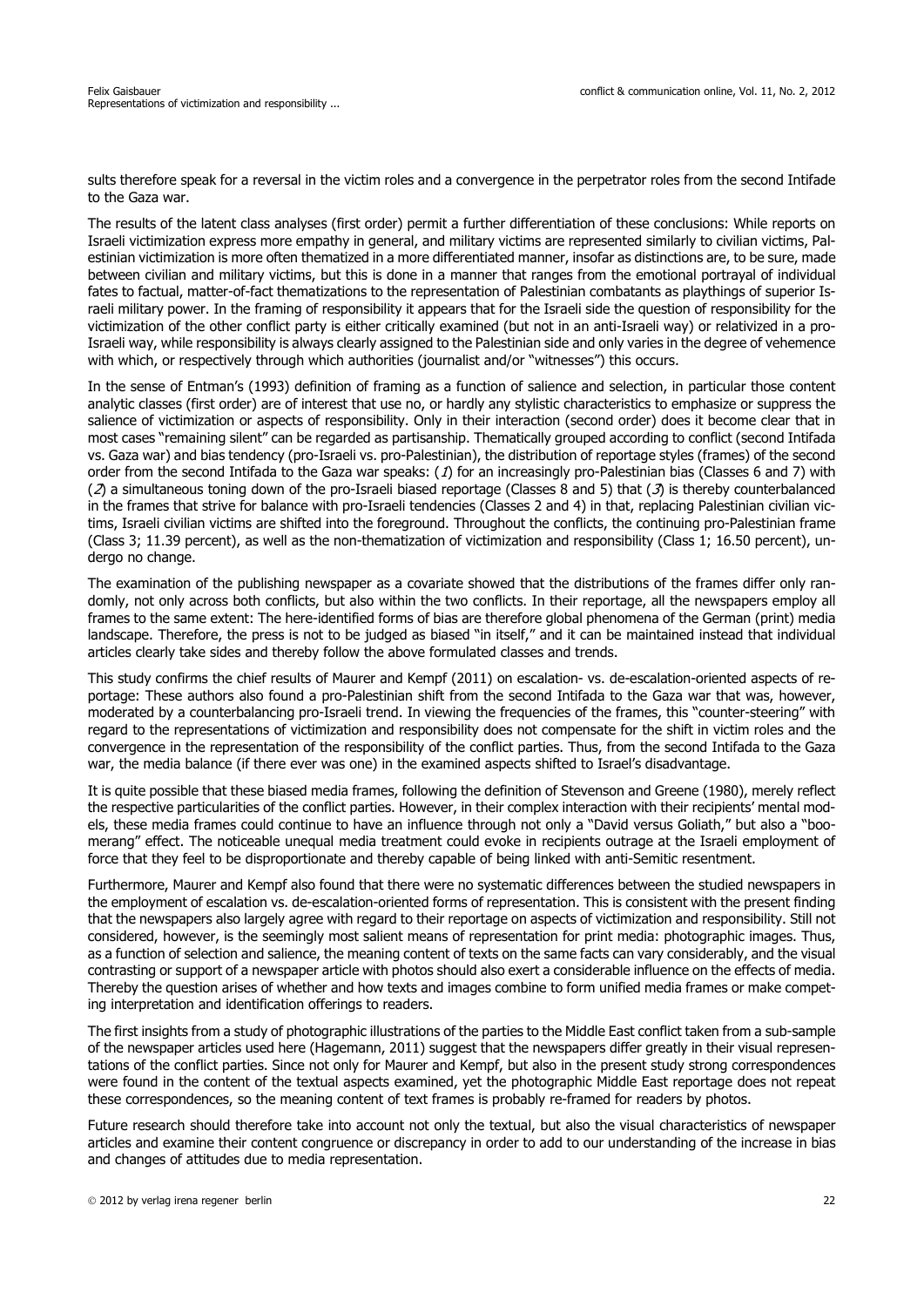#### References

Akaike, H. (1987). Factor analysis and AIC. Psychometrika, 52(3), 314-332.

Anti-Defamation League. (2002). European attitudes towards jews, Israel and the Palestinian-Israeli conflict.

Cohen, J. (1960). A coefficient of agreement for nominal scales. *Educational and Psychological Measurement, 20*(1), 37-46.

Cotler, I. (2002). New Anti-Jewishness. Alert Paper (Vol. 1). Jerusalem: The Jewish People Policy Planning Institute.

Entman, R. M. (1991). Framing U.S. coverage of international news: Contrasts in narratives of the KAL and Iran Air incidents. Journal of Communication, 41(4), 6-27.

Entman, R. M. (1993). Framing: Toward clarification of a fractured paradigm. Journal of Communication, 43(4), 51-58.

Entman, R. M. (2007). Framing bias: Media in the distribution of power. Journal of Communication, 57(1), 163-173.

- Frindte, W., Wettig, S., & Wammetsberger, D. (2005). Old and new anti-Semitic attitudes in the context of authoritarianism and social dominance orientation - two studies in Germany. Peace and Conflict: Journal of Peace Psychology, 11(3), 239-266.
- Gamer, M., Lemon, J., Fellows, I., & Singh, P. (2010). irr: Various coefficients of interrater reliability and agreement (Version 0.83). Retrieved from http://cran.r-project.org/web/packages/irr/index.html

Hagen, L. M. (1992). Die opportunen Zeugen. Publizistik, 37, 444-460.

- Herbert, T. B., & Dunkel-Schetter, C. (1992). Negative social reactions to victims: An overview of responses and their determinants. In: L. Montada, S. H. Filipp & M. J. Lerner (Eds.), Life crises and experiences of loss in adulthood (pp. 497-518). Hillsdale, NJ: Lawrence Erlbaum.
- Herman, E. S., & Chomsky, N. (1988). Manufacturing consent. The political economy of the mass media. New York: Pantheon Books.
- Heyder, A., Iser, J., & Schmidt, P. (2005). Israelkritik oder Antisemitismus? Meinungsbild zwischen Öffentlichkeit, Medien und Tabus. In: W. Heitmeyer (Ed.), Deutsche Zustände (Vol. 3, pp. 144-165). Frankfurt: Suhrkamp.
- Jäger, S., & Jäger, M. (Eds.). (2003). Medienbild Israel. Zwischen Solidarität und Antisemitismus. (Vol. 3). Münster: Lit Verlag.
- Kempf, W. (1997). Latent styles of German newspaper coverage of allied prisoners of war during the Gulf War. In: J. Rost & R. Langenheine (Eds.), Applications of Latent Trait and Latent Class Models in the Social Sciences (pp. 233-254). Münster: Waxmann.
- Kempf, W. (2006). The impact of text framing on the understanding of political conflict. Diskussionsbeiträge der Projektgruppe Friedensforschung Konstanz (Vol. 59). Berlin: regener.
- Kempf, W. (2010). Patterns of criticizing Israel and their relationship to modern anti-Semitism. conflict & communication online,  $\mathcal{R}_1$ ), 1-20.
- Kempf, W. (2011). Criticism of Israel, modern anti-Semitism and the media Diskussionsbeiträge der Projektgruppe Friedensforschung Konstanz (Vol. 70). Berlin: regener.
- Kempf, W. (2012). Scorebildung, klassische Testtheorie und Item-Response-Modelle in der Einstellungsmessung. In: W. Kempf & R. Langeheine (Eds.), Item-Response-Modelle in der sozialwissenschaftlichen Forschung (pp. 32-54). Berlin: regener.
- Kempf, W., & Thiel, S. (im Erscheinen). On the interaction between media frames and individual frames of the Israeli-Palestinian conflict. conflict & communication online.
- Klug, B. (2003). The collective Jew: Israel and the new antisemitism. Patterns of Prejudice,  $37(2)$ , 117-138.
- Kopf-Beck, J., & Dengler, S. (in Vorbereitung). Dealing with the German past: TV documentaries and modern anti-Semitism.
- Langenbucher, W. R., & Yasin, G. (2009). Produziert die Logik des Journalismus Anti-Israelismus? Von den Schwierigkeiten, aus Israel zu berichten. In: C. Holtz-Bacha, G. R. Reus & L. B. Becker (Eds.), Wissenschaft mit Wirkung. Beiträge zur Journalismus- und Medienwirkungsforschung. Festschrift für Klaus Schönbach. (pp. 257-278). Wiesbaden: VS Verlag für Sozialwissenschaften.
- Linzer, D. A., & Lewis, J. B. (2011). poLCA: An R Package for Polytomous Variable Latent Class Analysis. Journal of Statistical Software, 42(10), 1-29.
- Lombard, M., Snyder-Duch, J., & Bracken, C. C. (2002). Content analysis in mass communication. Assessment and reporting of intercoder reliability. Human Communication Research, 28(4), 587-604.
- Matthes, J., & Kohring, M. (2008). The content analysis of media frames: Toward improving reliability and validity. Journal of Communication, 58(2), 258-279.
- Maurer, M., & Kempf, W. (2011). Coverage of the Second Intifada and the Gaza War in the German quality press. Diskussionsbeiträge der Projektgruppe Friedensforschung Konstanz (Vol. 69). Berlin: regener.
- McCombs, M. E., & Shaw, D. L. (1972). The agenda-setting function of mass media. Public Opinion Quarterly, 36(2), 176-187.

Provalis Research. (2011). QDA Miner 4. User's Guide. (Version 4.0): Provalis Research.

R Development Core Team. (2011). R: A language and environment for statistical computing (Version 2.14.0). Vienna, Austria: R Foun-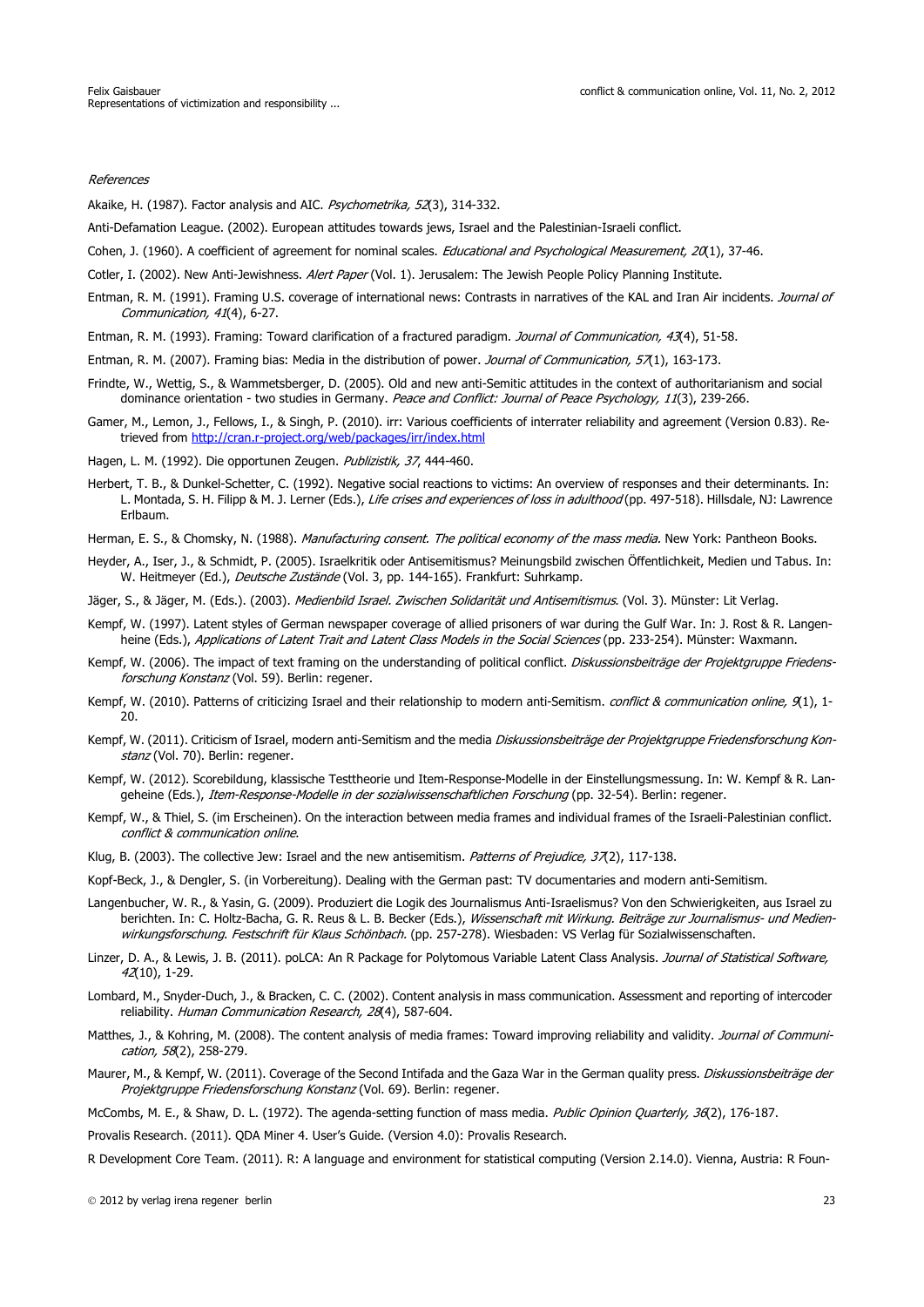dation for Statistical Computing.

- Riffe, D., Lacy, S., & Fico, F. (2005). Analyzing media messages: Using quantitative content analysis in research (2 ed.). Mahwah, N.J.: Lawrence Erlbaum.
- Scheufele, D. A. (1999). Framing as a theory of media effects. Journal of Communication, 49(1), 103-122.
- Scheufele, D. A., & Tewksbury, D. (2007). Framing, agenda-setting, and priming: The evolution of three media effects models. Journal of Communication,  $57(1)$ , 9-20.
- Stevenson, L. R., & Greene, M. T. (1980). A reconsideration of bias in the news. Journalism Quarterly, 57(1), 115-121.
- Thiel, S. (2010). The influence of framing on the reduction of anti-Semitic attitudes. Diskussionsbeiträge der Projektgruppe Friedensforschung Konstanz (Vol. 67). Berlin: regener.
- Vallone, R. P., Ross, L., & Lapper, M. R. (1985). The hostile media phenomenon: Biased perception and perceptions of media bias in coverage of the Beirut Massacre. Journal of Personality and Social Psychology, 49(3), 577-585.
- VERBI. (2010). MAXQDA. Software für qualitative Datenanalyse (Version 10). Berlin: VERBI Software. Consult. Sozialforschung. GmbH.
- Wilke, J. (1999). Leitmedien und Zielgruppenorgane. In: J. Wilke (Ed.), Mediengeschichte der Bundesrepublik Deutschland (pp. 302-329). Köln: Böhlau.
- Wirtz, M., & Caspar, F. (2002). Beurteilerübereinstimmung und Beurteilerreliabilität. Methoden zur Bestimmung und Verbesserung der Zuverlässigkeit von Einschätzungen mittels Kategoriensystemen und Ratingskalen. Göttingen: Hogrefe.
- Wistrich, R. S. (2004). The politics of ressentiment: Israel, jews, and the German media. Jerusalem: The Vidal Sassoon International Center for the Study of Antisemitism (SICSA).

On the author: Felix Gaisbauer (b. 1985), a university certified psychologist (Diplom-Psychologe), studied psychology and political science at the University of Konstanz, as well as in the frame of a semester abroad devoted to Middle East Studies at Tel Aviv University. He was a member of the Peace Research Group (Projektgruppe Friedensforschung) at the University of Konstanz in the framework of the DFG project "Criticism of Israel: Dealing with German History and the Differentiation of Modern anti-Semitism" under the direction of Prof. Dr. Wilhelm Kempf. He currently works at the German Institute for Development Evaluation (Deutsches Evaluierungsinstitut der Entwicklungszusammenarbeit; DEval).

Address: felix.gaisbauer@uni-konstanz.de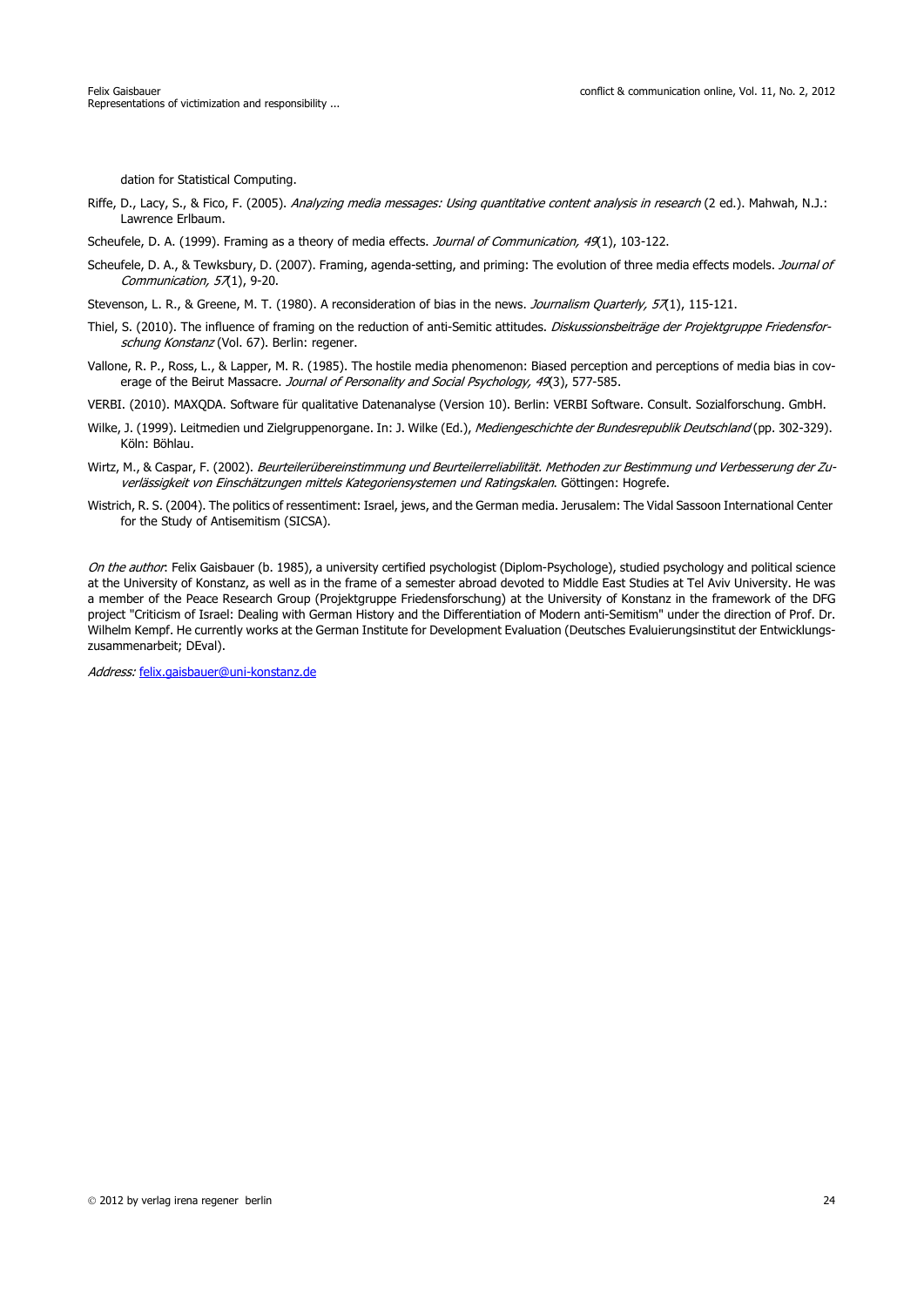| <b>Victimizing event</b>                                                                                                            |                 | <b>Frequency</b> |
|-------------------------------------------------------------------------------------------------------------------------------------|-----------------|------------------|
|                                                                                                                                     | <b>Absolute</b> | <b>Relative</b>  |
| <b>Israeli victimization</b>                                                                                                        | 264             | 66,70%           |
| <b>Hostilities</b>                                                                                                                  | 40              | 10,10%           |
| During battle                                                                                                                       | 26              | 6,60%            |
| Ambush during battle                                                                                                                | 14              | 3,50%            |
| Palestinian rocket and mortar shelling                                                                                              | 126             | 31,80%           |
| Palestinian rocket and mortar shelling                                                                                              | 126             | 31.80%           |
| Attack or raid                                                                                                                      | 135             | 34.09%           |
| Suicide attack                                                                                                                      | 50              | 12,60%           |
| Bomb attack                                                                                                                         | 23              | 5,80%            |
| Armed raid                                                                                                                          | 34              | 8,60%            |
| Attack/raid without more detailed explanations                                                                                      | 19              | 4,80%            |
| Murder of Rehavam Zeevi                                                                                                             | 9               | 2,30%            |
| <b>Own victimization</b>                                                                                                            | 17              | 4,29%            |
| Own victimization                                                                                                                   | 17              | 4,29%            |
| Unspecific/other                                                                                                                    | 42              | 10,61%           |
| Non-specific victimization (e.g. merely citing victim statistics without concrete event)                                            | 29              | 7,30%            |
| Violent demonstration                                                                                                               | 6               | 1,50%            |
| Gilad Schalit                                                                                                                       | 4               | 1,00%            |
| Lynch mob                                                                                                                           | 1               | 0,30%            |
| Attempted kidnapping of soldiers                                                                                                    | 2               | 0,50%            |
| <b>Palestinian victimization</b>                                                                                                    | 311             | 78,50%           |
| <b>Humanitarian situation</b>                                                                                                       | 65              | 16,41%           |
| Suffering/consternation of the civilian population at the conflict                                                                  | 34              | 8,60%            |
| Refusal/Interference with humanitarian aid or exacerbation of the humanitarian situation/<br>Shelling of UN facilities or personnel | 31              | 7,80%            |
| Israeli military operations                                                                                                         | 69              | 17,42%           |
| Advance/Reinforcement of the offensive                                                                                              | 24              | 6,10%            |
| Military strikes/(counter-) attacks/war                                                                                             | 33              | 8,30%            |
| Attack on/Siege of Arafat's headquarters                                                                                            | 8               | 2,00%            |
| Siege of the Church of the Nativity in Bethlehem                                                                                    | 4               | 1,00%            |
| Israeli air strike/artillery shelling                                                                                               | 111             | 28,00%           |
| Israeli air strike/artillery shelling                                                                                               | 111             | 28,00%           |
| <b>Isolated military operations</b>                                                                                                 | 71              | 17,93%           |
| Targeted killing/liguidation                                                                                                        | 20              | 5,10%            |
| Destruction of houses/Occupation of houses by army                                                                                  | 26              | 6,60%            |
| Raid/search/attack/arrest                                                                                                           | 25              | 6,30%            |
| <b>Occupation</b>                                                                                                                   | 52              | 13,13%           |
| Restrictions of mobility (curfew, lockouts, building separation barriers). building settlements/"stealing land"                     | 40              | 10,10%           |
| Economic consequences of the occupation                                                                                             | 12              | 3,00%            |
| <b>Own victimization</b>                                                                                                            | 61              | 15,40%           |
| Own victimization                                                                                                                   | 61              | 15,40%           |
| Unspecified/other                                                                                                                   | 49              | 12,37%           |
| Unspecified victimization (e.g. merely giving victim statistics without concrete event)                                             | 17              | 4,30%            |
| Shooting Palestinians without more specific commentary                                                                              | 16              | 4,00%            |
| Palestinians as human shields                                                                                                       | 1               | 0,30%            |
| Aggression by Israeli civilians                                                                                                     | 8               | 2,00%            |
| Accusation of human rights violations                                                                                               | $\overline{2}$  | 0,50%            |
| Desecration of corpses                                                                                                              | 1               | 0,30%            |
| Shelling diplomatic personnel                                                                                                       | 2               | 0,50%            |
| Expulsions 1948                                                                                                                     | $\overline{2}$  | 0,50%            |

# **Annex 1: Categories and Frequencies of Victimizing Events (N = 396 newspaper articles)**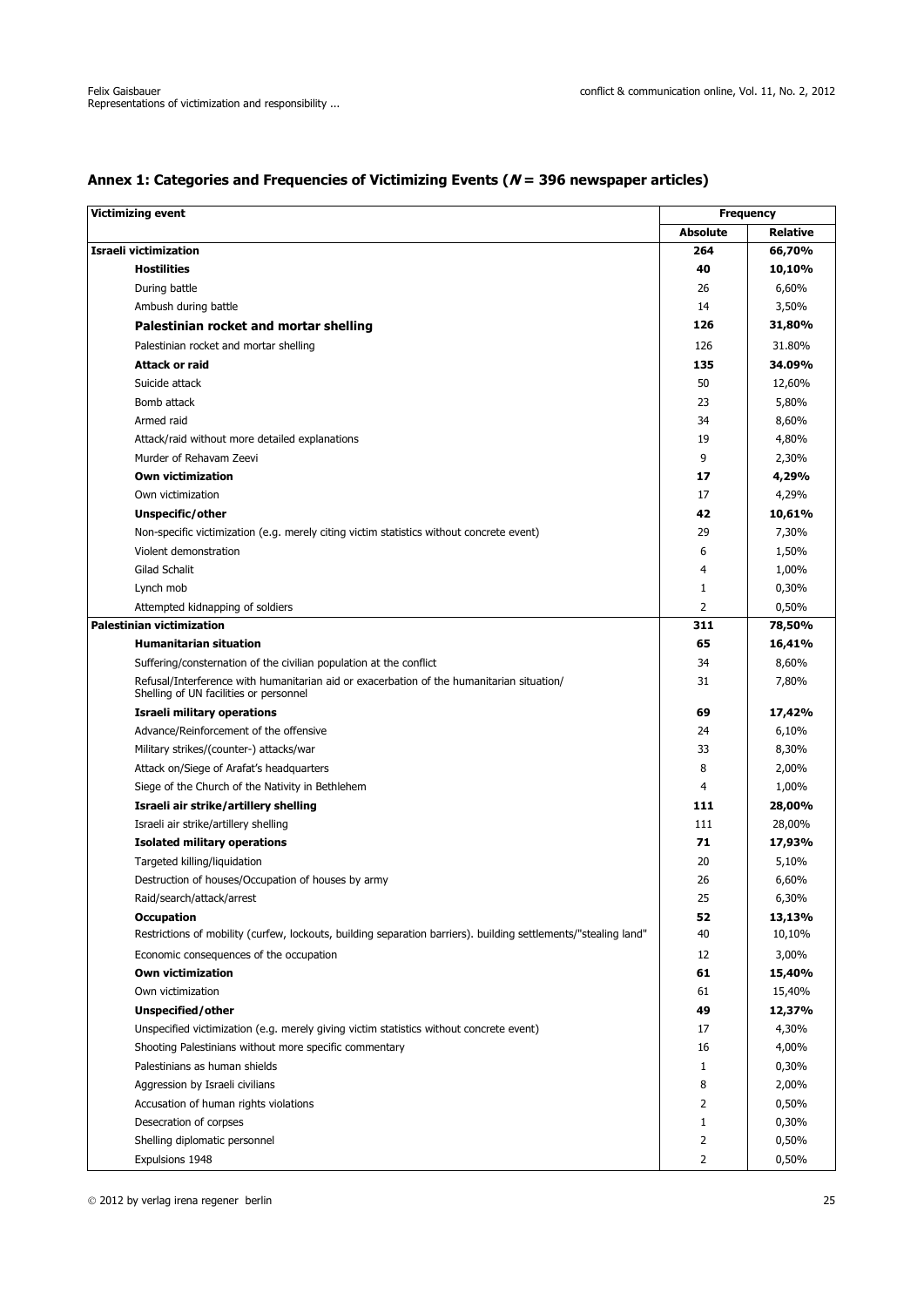### **Annex 2: Coding system**

On the basis of the definition of Framing as a function of selection and salience (Entman, 1993), the following framing aspects were taken into consideration (Entman, 1991): Identification with those affected by an action. (2) conceptual categorization of the action. (3) emphasis on or suppression of responsibility for this action, as well as (4) *generalizations of* the action or the actors to a greater context. For the structuring of these framing aspects in the representation of victimization and responsibility, previous works by Herman and Chomsky (1998) were drawn on, as well as operationalizations based on work by Kempf (1997) using stylistic characteristics.

The coding unit was the entire newspaper article. The presence or absence of the stylistic characteristic was coded. First, those text passages were identified that reported on one or more victimizing events. A 'victimizing event' is thereby defined, drawing on Herbert and Dunkel-Schetter (1992), as every reported completed or ongoing action of the conflict parties in the Israeli-Palestinian conflict through which or as a consequence of which the respectively other conflict party or its members are affected by a negative and psychically painful event that is more or less uncontrollable by the victim. Counterfactual and/or hypothetical victimization ("what if" scenarios) were not coded. In connection with the identification of the victimizing events, the representation of these victimizing events and of responsibility for them was coded. For the operationalization by means of content-analytic variables the following style means were drawn on, whereby each style means was respectively examined for the Israeli and Palestinian side.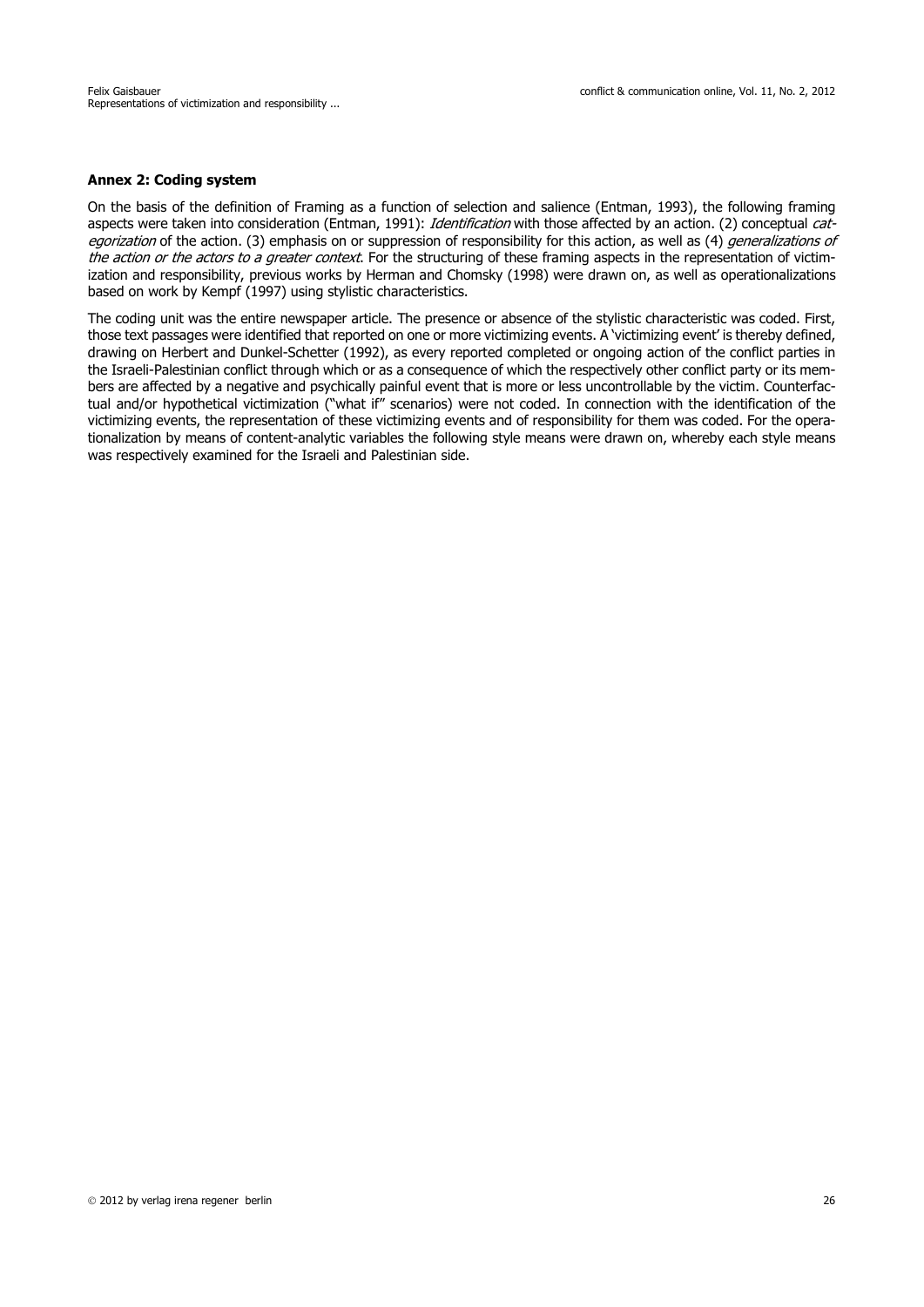# **Representation of victimization: Identification with those affected by the victimizing event**

| <b>Framing-Aspect</b>                     | <b>Conflict party</b>                                                                                                                                                                                                                                                               |                                                                                                                                                                                                                    |  |  |  |
|-------------------------------------------|-------------------------------------------------------------------------------------------------------------------------------------------------------------------------------------------------------------------------------------------------------------------------------------|--------------------------------------------------------------------------------------------------------------------------------------------------------------------------------------------------------------------|--|--|--|
|                                           | <b>Israeli</b>                                                                                                                                                                                                                                                                      | Palestinian                                                                                                                                                                                                        |  |  |  |
| <b>Naming civilian victims</b>            |                                                                                                                                                                                                                                                                                     |                                                                                                                                                                                                                    |  |  |  |
| Rule:                                     |                                                                                                                                                                                                                                                                                     | Code if civilian victims are named or the effects of the event on the civilian or general population become clear.                                                                                                 |  |  |  |
| Examples:                                 | "According to the Israeli police, for this reason up to a<br>million people in Southern Israel are exposed to the<br>threat of [Kassam rockets]."                                                                                                                                   | "War against the civilian population"; "All rights of way<br>are not at all or only to a limited extent usable by more<br>than two million Palestinians."                                                          |  |  |  |
| Contrary examples:                        | Soldier; border soldier; police military guard                                                                                                                                                                                                                                      | Hamas leader; Hamas fighter; military targets like rock-<br>et launching ramps                                                                                                                                     |  |  |  |
| <b>Naming military victims</b>            |                                                                                                                                                                                                                                                                                     |                                                                                                                                                                                                                    |  |  |  |
| Rule:                                     | Code if reference to combatant status of the victim (by military rank or similar) or clear identification of fraction<br>membership is given. Also code with military aims ("base," etc.).                                                                                          |                                                                                                                                                                                                                    |  |  |  |
| Examples:                                 | Soldier, border soldier; policeman, military base                                                                                                                                                                                                                                   | "Hamas leader"; "A security official of the president was<br>killed."                                                                                                                                              |  |  |  |
| Contrary examples:                        | "Jewish settler"; "Israeli [bus-] passenger"                                                                                                                                                                                                                                        | "Palestinian civilian"; "War against the civilian popula-<br>tion"                                                                                                                                                 |  |  |  |
| <b>Uncontrollability of victimization</b> |                                                                                                                                                                                                                                                                                     |                                                                                                                                                                                                                    |  |  |  |
| Rule:                                     |                                                                                                                                                                                                                                                                                     | Code if the victimizing event if the victimizing event is represented as at least partly unavoidable for the victim.                                                                                               |  |  |  |
| Examples:                                 | "as a booby trap exploded"; "Some of the rockets struck<br>Israel during the three hour truce."                                                                                                                                                                                     | "[was killed] by a shot in the back"; "Palestinian woman"<br>dies because her ambulance was turned away several<br>times by Israeli soldiers"                                                                      |  |  |  |
| Contrary examples:                        | "Suicide attack [without further qualification]"                                                                                                                                                                                                                                    | 'Hide in a bunker from air strikes"                                                                                                                                                                                |  |  |  |
|                                           | Humanization/individualization of victims                                                                                                                                                                                                                                           |                                                                                                                                                                                                                    |  |  |  |
| Rule:                                     | Code if individuality or humanity of the victim is emphasized by wealth of details. Not coded if context or naming<br>names is made clear.                                                                                                                                          |                                                                                                                                                                                                                    |  |  |  |
| Examples:                                 | "A two-year-old child was in grave condition according<br>to hospital reports "                                                                                                                                                                                                     | "a 19-year old Palestinian"; Palestinian dies because<br>her ambulance was turned back by Israeli soldiers sev-<br>eral times [context]                                                                            |  |  |  |
| Contrary examples:                        | "israelischer Offizier"; "drei Soldaten verletzt"                                                                                                                                                                                                                                   | "Der Getötete gilt als einer der Führer der radikal-isla-<br>mischen Hamas" [Kontext bezieht sich auf militärische<br>Funktion]                                                                                    |  |  |  |
| <b>Provision of victim statistics</b>     |                                                                                                                                                                                                                                                                                     |                                                                                                                                                                                                                    |  |  |  |
| Rule:                                     |                                                                                                                                                                                                                                                                                     | Code if victim statistics are given. If it is not clear to which conflict party the victims belong, code for both sides.                                                                                           |  |  |  |
| Examples:                                 | "32 Israelis  killed"                                                                                                                                                                                                                                                               | "30 Hamas fighters"; "The number of Palestinians killed<br>rose to over 770, including at least 200 children."                                                                                                     |  |  |  |
| Contrary examples:                        | "Hamas terrorists fired more than 700 rockets at Israel                                                                                                                                                                                                                             | "In the night the Israeli air force flew air strikes against<br>[emphasis on Palestinian responsibility using statistics]"   over 60 different targets" [emphasis on Israeli respon-<br>sibility using statistics] |  |  |  |
| Quoting "witnesses" for victimization     |                                                                                                                                                                                                                                                                                     |                                                                                                                                                                                                                    |  |  |  |
| Rule:                                     | Code if participants or third parties are referred to or quoted as sources that clearly differ from the author of the<br>text, in order to make clear the extent of victimization. Do not code if names are given merely to verify source.<br>Naming to show existence of a source. |                                                                                                                                                                                                                    |  |  |  |
| Examples:                                 | "According to Israeli police, up to a million people in<br>Southern Israel are for this reason exposed to the<br>threat of [Kassam-] rockets."                                                                                                                                      | "'I am shaken by the pictures of dead and wounded',<br>said the Minister"; "An Israeli human rights organization<br>accused in the meantime"                                                                       |  |  |  |
| Contrary examples:                        | "According to eyewitness reports, fierce fighting erupt-<br>ed"; "according to hospital reports, 18 people were<br>wounded"                                                                                                                                                         | "Israeli soldiers had, according to army reports, killed<br>a Palestinian in the Gaza Strip who allegedly tried to<br>plant a bomb in the vicinity of a Kibbutz [Army merely<br>named as a source reference]"      |  |  |  |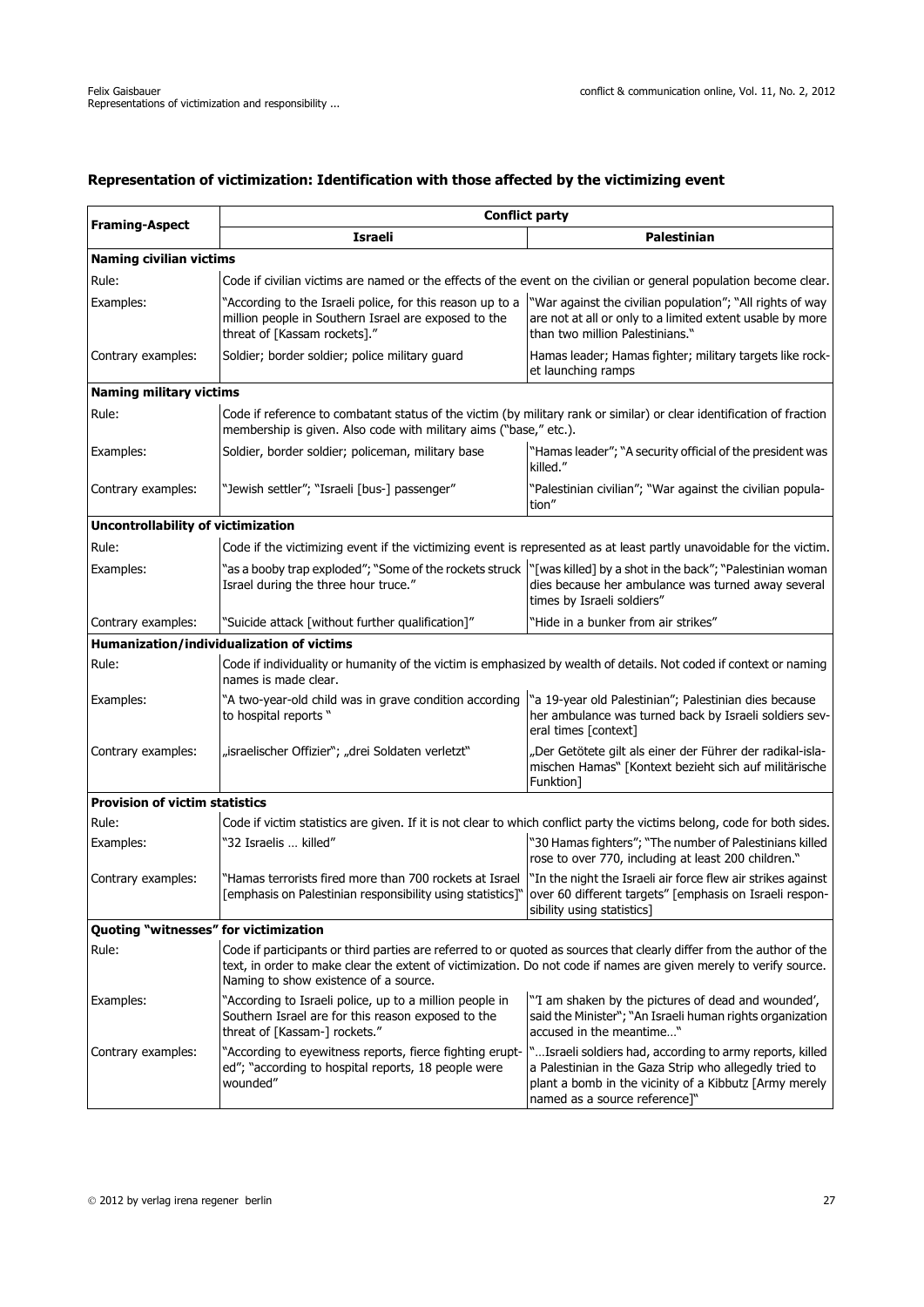# **Representation of responsibility: Categorization of the victimizing events/perpetrators**

| <b>Framing-Aspect</b> | <b>Conflict party</b>                                                                                                                                                                                                     |                                                                                                                                                                               |  |  |  |  |  |
|-----------------------|---------------------------------------------------------------------------------------------------------------------------------------------------------------------------------------------------------------------------|-------------------------------------------------------------------------------------------------------------------------------------------------------------------------------|--|--|--|--|--|
|                       | <b>Israeli</b>                                                                                                                                                                                                            | <b>Palestinian</b>                                                                                                                                                            |  |  |  |  |  |
|                       | Emotionalizationof actions and/or perpetrators                                                                                                                                                                            |                                                                                                                                                                               |  |  |  |  |  |
| Rule:                 | Code if emotionalizing words are used for the actions/perpetrators.                                                                                                                                                       |                                                                                                                                                                               |  |  |  |  |  |
| Examples:             | "Israel's retaliatory offensive "; "Massacre"; "Murder";  "Hamas Terrorists"; "the bloody attack"; "militant Pal-<br>"Apartheid policy"                                                                                   | estinians"                                                                                                                                                                    |  |  |  |  |  |
| Contrary examples:    | "Fierce fighting erupted [no emotionalization]"                                                                                                                                                                           |                                                                                                                                                                               |  |  |  |  |  |
|                       | Representation of the victimizing event as aggression                                                                                                                                                                     |                                                                                                                                                                               |  |  |  |  |  |
| Rule:                 | Code if the victimization is represented as escalation, confrontation or provocation.                                                                                                                                     |                                                                                                                                                                               |  |  |  |  |  |
| Examples:             | "Israeli troops pushed [into Gaza] and engaged in fierce  <br>fighting there with Hamas."                                                                                                                                 | "The number of rockets fired from the Gaza Strip con-<br>tinues to be nearly constant, with about 30 rounds dai-<br>ly"; "On the latest suicide attack with 18 dead "         |  |  |  |  |  |
| Contrary examples::   | killed a Palestinian who was attempting to plant a bomb angaben einen Palästinenser getötet, der versucht<br>near a Kibbutz."                                                                                             | "According to army reports, in the night Israeli soldiers   "In der Nacht hatten israelische Soldaten nach Armee-<br>habe, in der Nähe eines Kibbuz eine Bombe zu legen."     |  |  |  |  |  |
|                       | Representation of the victimizing event as a reaction                                                                                                                                                                     |                                                                                                                                                                               |  |  |  |  |  |
| Rule:                 | Code if victimization occurs as a reaction to preceding actions of the other side.                                                                                                                                        |                                                                                                                                                                               |  |  |  |  |  |
| Examples:             | "As a reaction to the violent demonstrations and armed  "In a retaliatory gesture, militant Palestinians fired<br>attacks of the Palestinians, the Army has hermetically<br>sealed the borders to the Palestinian areas." | rockets at Israel"; "This afternoon Israeli soldiers drove<br>out a group of Palestinians. "Get out!' shout the uni-<br>formed soldiers. Then the Palestinians throw stones." |  |  |  |  |  |
| Contrary examples:    | "On Thursday night alone, the Army attacked over 50<br>different targets."                                                                                                                                                | "The number of rockets fired from the Gaza Strip con-<br>tinues to be almost constant with about 30 rounds dai-<br>ly. [Representation as aggression]"                        |  |  |  |  |  |

# **Representation of Victimization: Generalization of responsibility of the deed/the perpetrators to a broader context**

| <b>Framing-Aspect</b> | <b>Conflict party</b>                                                                                                                                                                                                                          |                                                                                                                                                                                                                                                                                                                                                                                                                                                                                        |  |  |  |  |  |  |
|-----------------------|------------------------------------------------------------------------------------------------------------------------------------------------------------------------------------------------------------------------------------------------|----------------------------------------------------------------------------------------------------------------------------------------------------------------------------------------------------------------------------------------------------------------------------------------------------------------------------------------------------------------------------------------------------------------------------------------------------------------------------------------|--|--|--|--|--|--|
|                       | Israeli                                                                                                                                                                                                                                        | Palestinian                                                                                                                                                                                                                                                                                                                                                                                                                                                                            |  |  |  |  |  |  |
|                       | Generalization of responsibility of the actions/perpetrators to a broader context                                                                                                                                                              |                                                                                                                                                                                                                                                                                                                                                                                                                                                                                        |  |  |  |  |  |  |
| Rule:                 | Code if individual politicians or the entire population are held responsible for the event and/or inferences are<br>made from the deed/the perpetrators to "the character" of the conflict parties.                                            |                                                                                                                                                                                                                                                                                                                                                                                                                                                                                        |  |  |  |  |  |  |
| Examples:             | "A spokesman of the Autonomy Authority referred on<br>Palestinian radio the Israeli strike as a declaration of<br>war on the Palestinian people"'; "The Palestinians held<br>the Israeli government responsible for the bloody inci-<br>dent." | "Wednesday's bloody attack in Northern Israel, in which<br>a suicide bomber took the lives of 17 Israelis" was ex-<br>plicitly mentioned. The Palestinian Autonomy Authority<br>was held directly responsible for the violence"; "An Is-<br>raeli State Department spokesman had previously held<br>the authorities and Chairman Arafat directly responsible<br>for the attack. Thereby it does not matter that at the<br>time Arafat was in Paris undergoing medical treat-<br>ment." |  |  |  |  |  |  |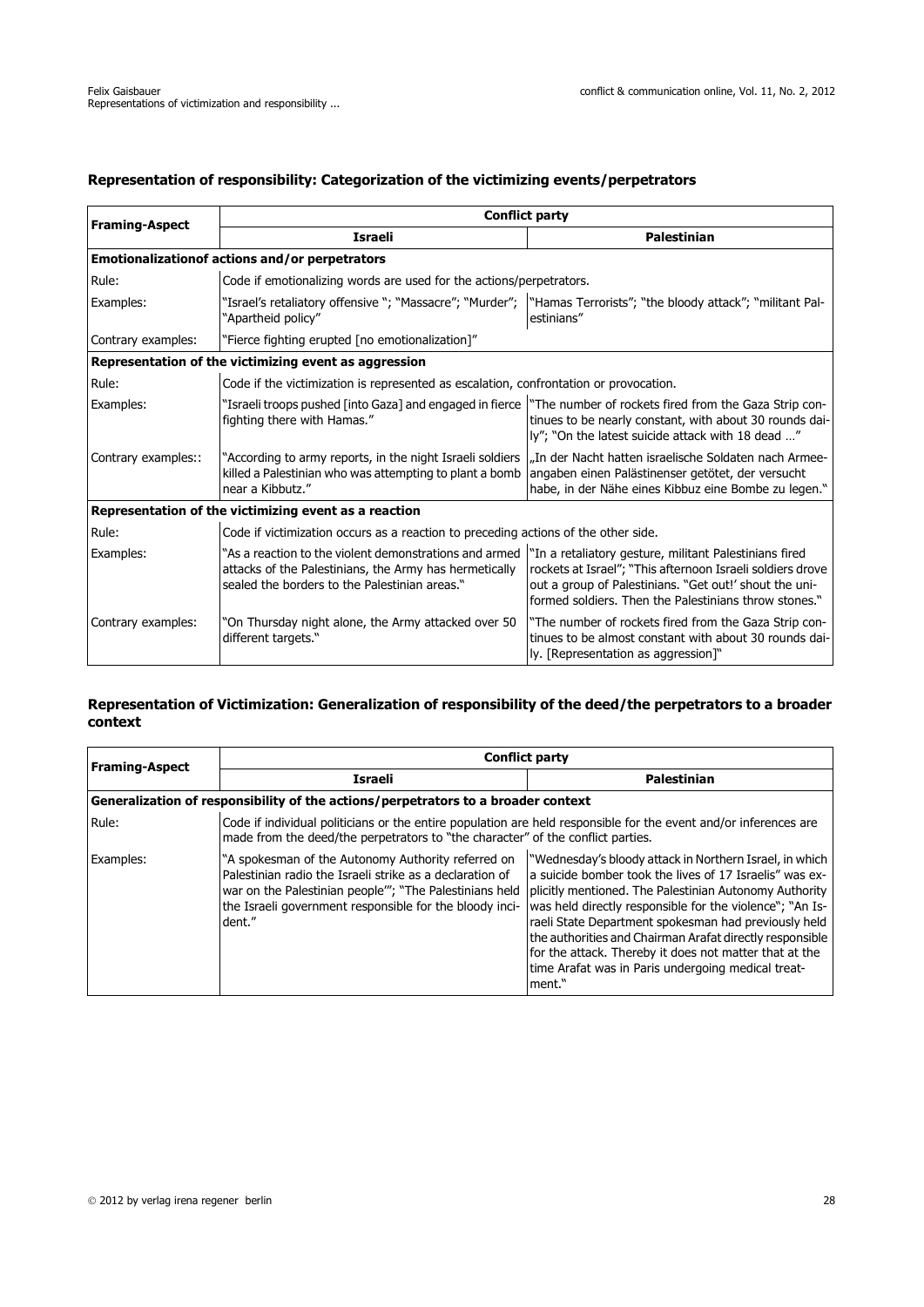# **Representation of responsibility: Emphasis on/reducing responsibility for the victimizing event**

| <b>Framing-Aspect</b>                           | <b>Conflict party</b>                                                                                                                                                                                                                                            |                                                                                                                                                                                                                                                                                         |  |  |  |  |  |
|-------------------------------------------------|------------------------------------------------------------------------------------------------------------------------------------------------------------------------------------------------------------------------------------------------------------------|-----------------------------------------------------------------------------------------------------------------------------------------------------------------------------------------------------------------------------------------------------------------------------------------|--|--|--|--|--|
|                                                 | Israeli                                                                                                                                                                                                                                                          | <b>Palestinian</b>                                                                                                                                                                                                                                                                      |  |  |  |  |  |
| Provision of statistics on responsibility       |                                                                                                                                                                                                                                                                  |                                                                                                                                                                                                                                                                                         |  |  |  |  |  |
| Rule:                                           |                                                                                                                                                                                                                                                                  | Code if statistics are given to indicate responsibility. Do not code with victim statistics (own coding).                                                                                                                                                                               |  |  |  |  |  |
| Examples:                                       | 'An Israeli Army Spokesperson stated on Sunday that<br>the Israeli air force had attacked 60 targets since mid-<br>night"                                                                                                                                        | "In the past seven years, Palestinian terrorists have<br>fired about 10,500 rockets and mortar grenades at Is-<br>rael."                                                                                                                                                                |  |  |  |  |  |
| Contrary examples:                              | "32 Israelis  killed [victim statistics]"                                                                                                                                                                                                                        | '[Attack] in which a suicide bomber caused the deaths<br>of 17 Israelis. [victim statistics]"                                                                                                                                                                                           |  |  |  |  |  |
| <b>Emphasis on responsibility by journalist</b> |                                                                                                                                                                                                                                                                  |                                                                                                                                                                                                                                                                                         |  |  |  |  |  |
| Rule:                                           | Code if the journalist morally condemns the deed/perpetrator or rejects a justification that thematizes taking in<br>stride civilian victims or demonizes the deed/perpetrator.                                                                                  |                                                                                                                                                                                                                                                                                         |  |  |  |  |  |
| Examples:                                       | "The Israeli troops who again on Friday intervened in<br>Karni Border Crossing."                                                                                                                                                                                 | "In addition, the Palestinian terrorist groups still mix<br>the Gaza Strip shot a 26 year-old Palestinian dead at the bolts, nails and screws [in Kassam rockets], in order to<br>increase the effect of the detonation and to kill or<br>wound as many people as possible."            |  |  |  |  |  |
| Contrary examples:                              | See below: Justification/Relativization of responsibility by journalists                                                                                                                                                                                         |                                                                                                                                                                                                                                                                                         |  |  |  |  |  |
|                                                 | Justification/relativization of responsibility by journalist                                                                                                                                                                                                     |                                                                                                                                                                                                                                                                                         |  |  |  |  |  |
| Rule:                                           | Code if the journalist morally justifies the deed/perpetrator, appeals for understanding or expresses the efforts<br>of the conflict parties to avoid civilian victims.                                                                                          |                                                                                                                                                                                                                                                                                         |  |  |  |  |  |
| Examples:                                       | 'On Friday and Saturday for the first time since the<br>1967 Six Day War F-16 bombers attacked police build-<br>ings in the West Bank in order to thereby respond to a<br>suicide attack in which on Friday in Netanya an Islamist<br>had killed five Israelis." | "The unsuccessful hunger strike of Palestinian prisoners<br>in the prisons reinforces as much as the lack of effec-<br>tiveness of non-violent protests among militant Pales-<br>tinians the feeling that terror alone produces any<br>results in the struggle against the occupation." |  |  |  |  |  |
| Contrary examples:                              | Siehe oben: Betonung der Verantwortlichkeit durch Journalisten                                                                                                                                                                                                   |                                                                                                                                                                                                                                                                                         |  |  |  |  |  |
| Quoting "witnesses" for responsibility          |                                                                                                                                                                                                                                                                  |                                                                                                                                                                                                                                                                                         |  |  |  |  |  |
| Rule:                                           | the source.                                                                                                                                                                                                                                                      | Code if the participants or third parties are named as sources or quoted who clearly differ from the author of the<br>text, in order to clarify the responsibility of the conflict party. Do not code in the case of mere naming to establish                                           |  |  |  |  |  |
| Examples:                                       | "The United Nations representative in the Gaza Strip,<br>John Ging. Said that it had to be clarified whether this<br>[Israeli] attack was a war crime."                                                                                                          | "The Israeli Army explained that the soldiers had fired<br>on the Palestinians because they had attacked an Israe-<br>li vehicle."                                                                                                                                                      |  |  |  |  |  |
| Contrary examples:                              | See below: Drawing on "witnesses" against responsibility                                                                                                                                                                                                         |                                                                                                                                                                                                                                                                                         |  |  |  |  |  |
|                                                 | Quoting "witnesses" against responsibility                                                                                                                                                                                                                       |                                                                                                                                                                                                                                                                                         |  |  |  |  |  |
| Rule:                                           | Code if participants or third parties are drawn on as sources or cited who clearly differ from the author of the<br>text, in order to tone down the responsibility of the conflict party. Do not code if only named to guarantee a<br>source.                    |                                                                                                                                                                                                                                                                                         |  |  |  |  |  |
| Examples:                                       | "UN General Secretary Ban Ki-moon said that Defense<br>Minister Barak had spoken of a "grave error" and as-<br>sured that nothing like this would happen again."                                                                                                 | "[The] Autonomy Authority condemned the suicide at-<br>tack that endangered the 'dream of an independent<br>state'."                                                                                                                                                                    |  |  |  |  |  |
| Contrary examples:                              | See above: Drawing on "witnesses" for responsibility                                                                                                                                                                                                             |                                                                                                                                                                                                                                                                                         |  |  |  |  |  |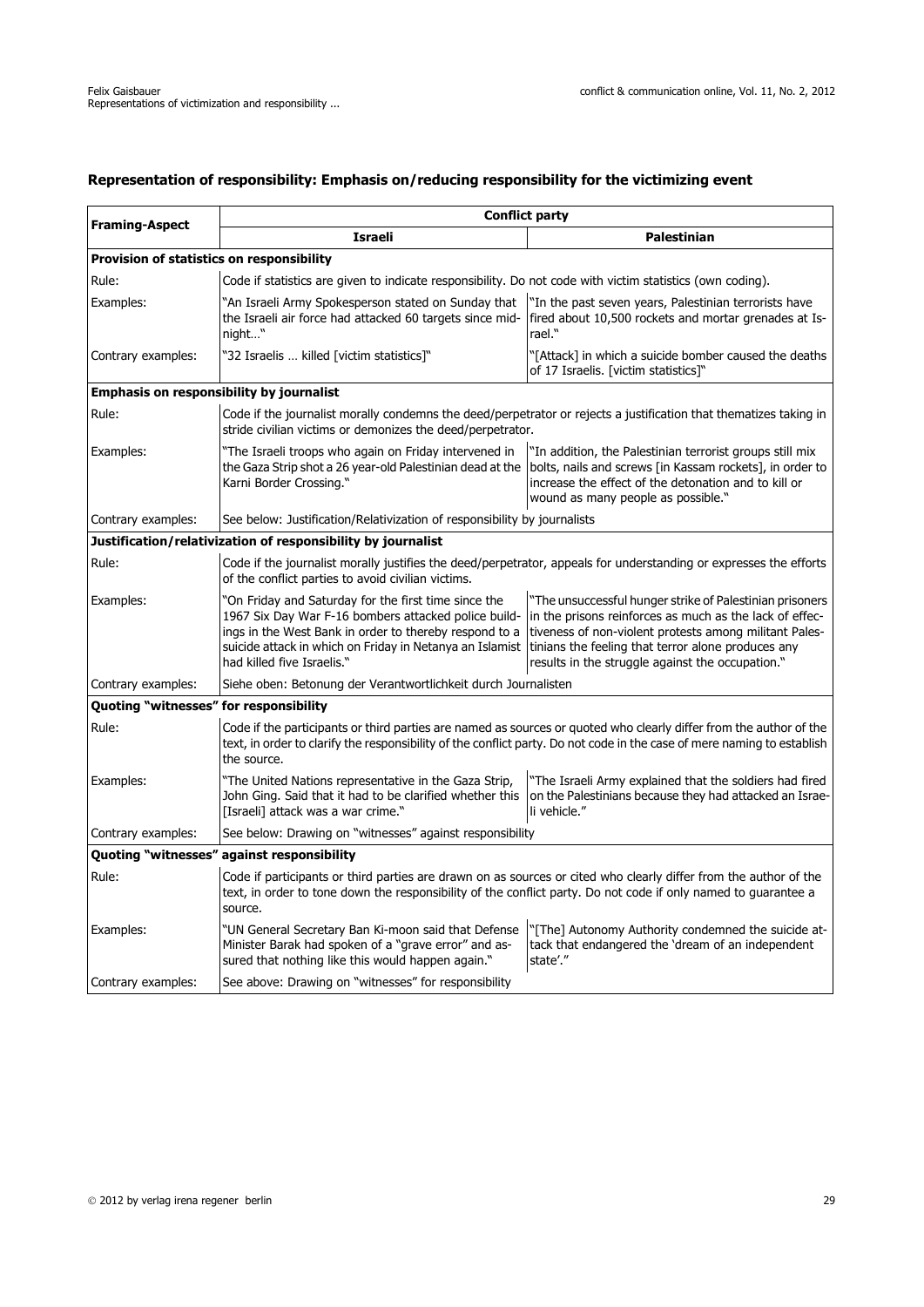# **Annex 3: Goodness-of-Fit Statistics of the Latent Class Analyses**

In the following, the Goodness-of-Fit statistics of the various Latent Class Analyses are documented. All the models were replicated 50 times to avoid local maxima with various random start values. Only the respective maximal logarithm of the likelihood is given here.

## **3.1 Goodness-of-Fit Statistics of the Latent Class Analyses of the first order of the variables on victimizing events**

| <b>Model</b> | ln(L)      | n(P)     | df   | <b>AIC</b> |
|--------------|------------|----------|------|------------|
| Pure random  | $-2219,68$ | <b>I</b> | 4094 | 4441,35    |
| 1 Class      | $-2090,49$ | 12       | 4083 | 4204,99    |
| 2 Classes    | $-2012,74$ | 25       | 4070 | 4075,49    |
| 3 Classes    | $-1989,99$ | 38       | 4057 | 4055,98    |
| 4 Classes    | $-1966,83$ | 51       | 4044 | 4035,67    |
| 5 Classes    | $-1944,34$ | 64       | 4031 | 4016,67    |
| 6 Classes    | $-1931,63$ | 77       | 4018 | 4017,26    |
| 7 Classes    | $-1921,51$ | 90       | 4005 | 4023,02    |
| 8 Classes    | $-1909,27$ | 103      | 3992 | 4024,54    |
| 9 Classes    | $-1901,50$ | 116      | 3979 | 4034,99    |
| Saturated    | $-1706,70$ | 4095     | --   | 11603,39   |

## **3.2 Goodness-of-Fit Statistics of the Latent Class Analyses of the first order of the variables on the representation of victimization**

| Model       | <b>Israeli Victimization</b> |      |    |            | <b>Palestinian Victimization</b> |      |    |            |
|-------------|------------------------------|------|----|------------|----------------------------------|------|----|------------|
|             | ln(L)                        | n(P) | df | <b>AIC</b> | ln(L)                            | n(P) | df | <b>AIC</b> |
| Pure random | $-1309,09$                   |      | 62 | 2620,18    | $-1537,34$                       |      | 62 | 3076,68    |
| 1 Class     | $-1247.01$                   | 6    | 57 | 2506,02    | $-1455.16$                       | 6    | 57 | 2922,31    |
| 2 Classes   | $-1112,49$                   | 13   | 50 | 2250.97    | $-1309,31$                       | 13   | 50 | 2644,62    |
| 3 Classes   | $-1091,49$                   | 20   | 43 | 2222,97    | $-1283,25$                       | 20   | 43 | 2606,50    |
| 4 Classes   | $-1087,59$                   | 27   | 36 | 2229,17    | $-1272,62$                       | 27   | 36 | 2599.24    |
| 5 Classes   | $-1084,14$                   | 34   | 29 | 2236,27    | $-1262,17$                       | 34   | 29 | 2592,34    |
| 6 Classes   | $-1081,40$                   | 41   | 22 | 2244.80    | $-1254,10$                       | 41   | 22 | 2590,20    |
| 7 Classes   | $-1079,57$                   | 48   | 15 | 2255,13    | -1247,30                         | 48   | 15 | 2590,61    |
| 8 Classes   | $-1078,62$                   | 55   | 8  | 2267,25    | $-1244,03$                       | 55   | 8  | 2598,05    |
| 9 Classes   | $-1077,15$                   | 62   |    | 2278.29    | $-1242,62$                       | 62   |    | 2609,24    |
| Saturated   | $-1074,42$                   | 63   |    | 2274,84    | $-1240,30$                       | 63   |    | 2606,60    |